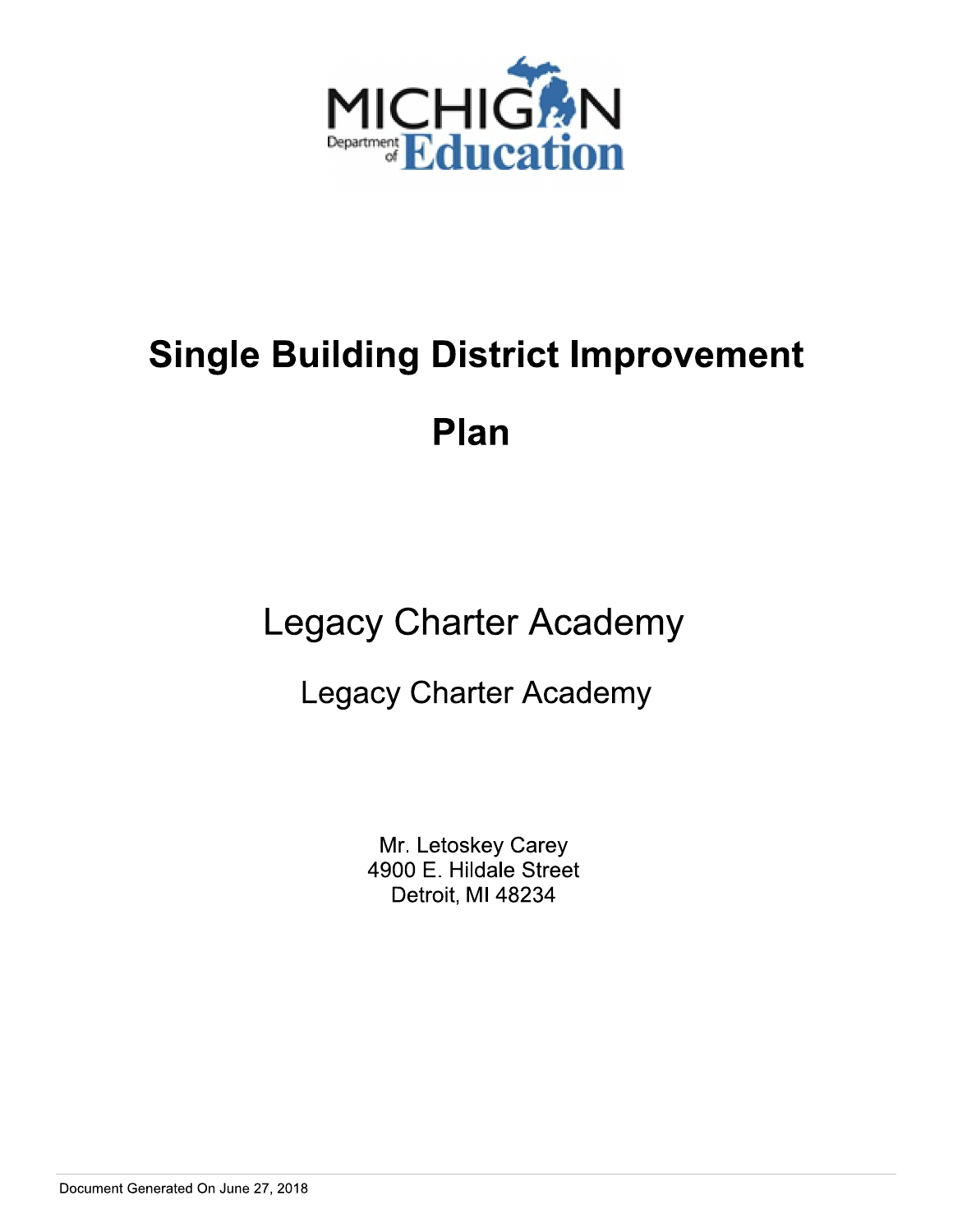## **TABLE OF CONTENTS**

| <b>Improvement Plan Assurance</b>                                                         |    |
|-------------------------------------------------------------------------------------------|----|
|                                                                                           |    |
|                                                                                           |    |
| <b>Improvement Plan Stakeholder Involvement</b>                                           |    |
|                                                                                           |    |
|                                                                                           |    |
| <b>Title I Schoolwide Diagnostic</b>                                                      |    |
|                                                                                           |    |
|                                                                                           |    |
|                                                                                           | 13 |
|                                                                                           | 17 |
|                                                                                           |    |
|                                                                                           | 20 |
|                                                                                           | 21 |
|                                                                                           | 26 |
| Component 8: Teacher Participation in Making Assessment Decisions                         | 27 |
| Component 9: Timely and Additional Assistance to Students Having Difficulty Mastering the | 28 |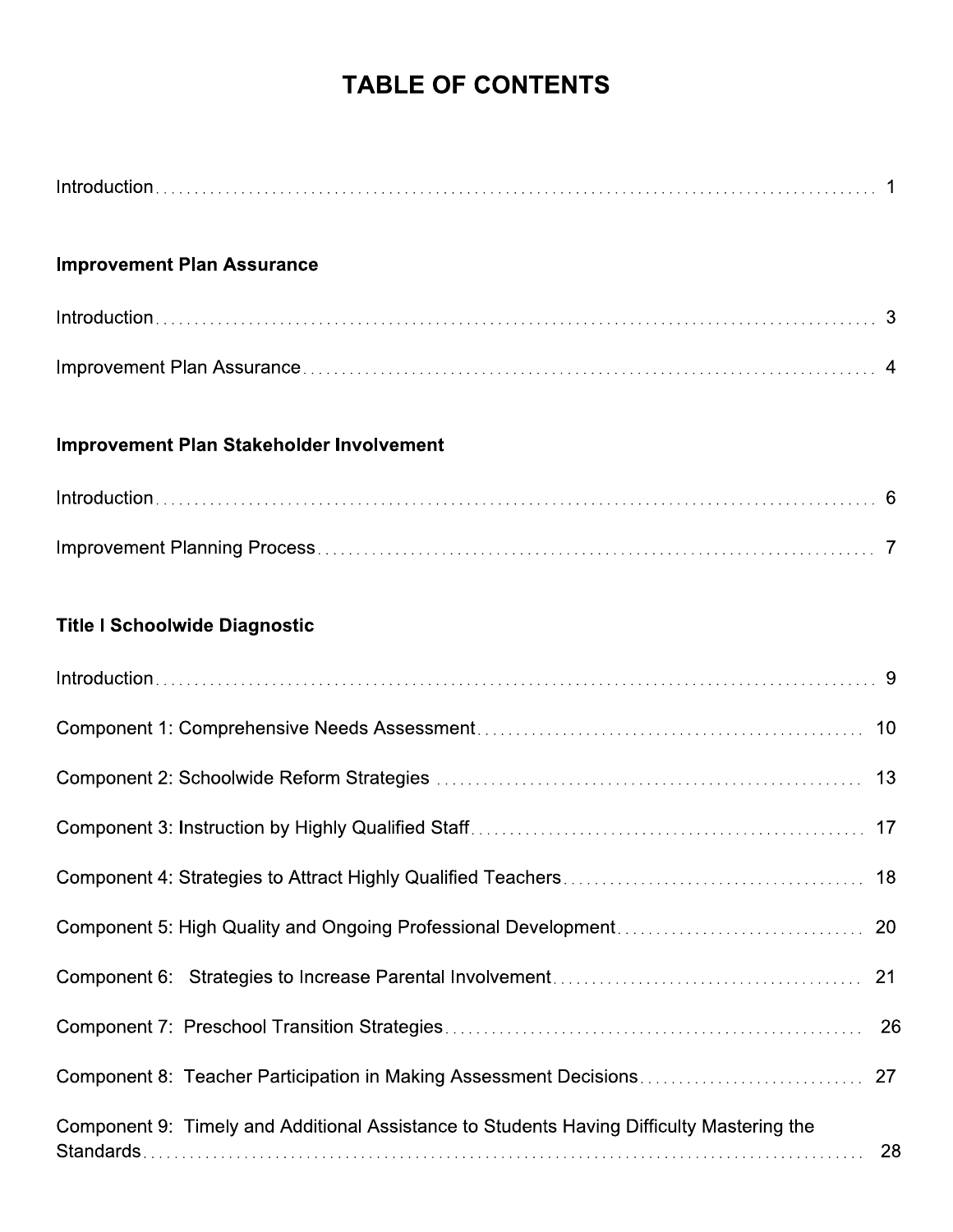Component 10: Coordination and Integration of Federal, State and Local Programs and Resources... 30

| E |
|---|
|---|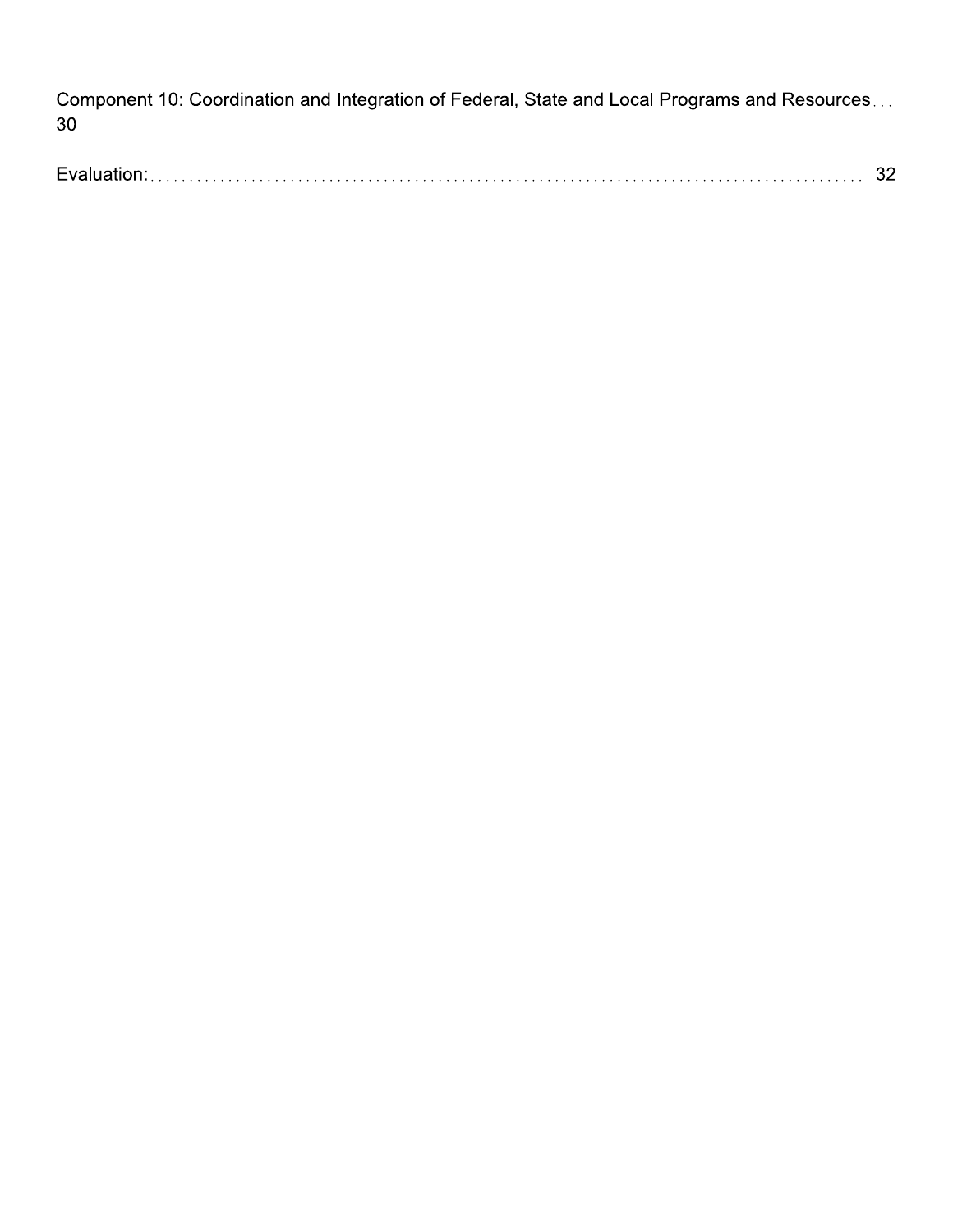## **Introduction**

The SBDIP is a planning tool designed to address student achievement and system needs identified through the school's comprehensive needs assessment (CNA). Additionally, the SBDIP provides a method for schools to address the school improvement planning requirements of Public Act 25 of the Revised School Code and the Elementary and Secondary Education Act (ESEA) as applicable.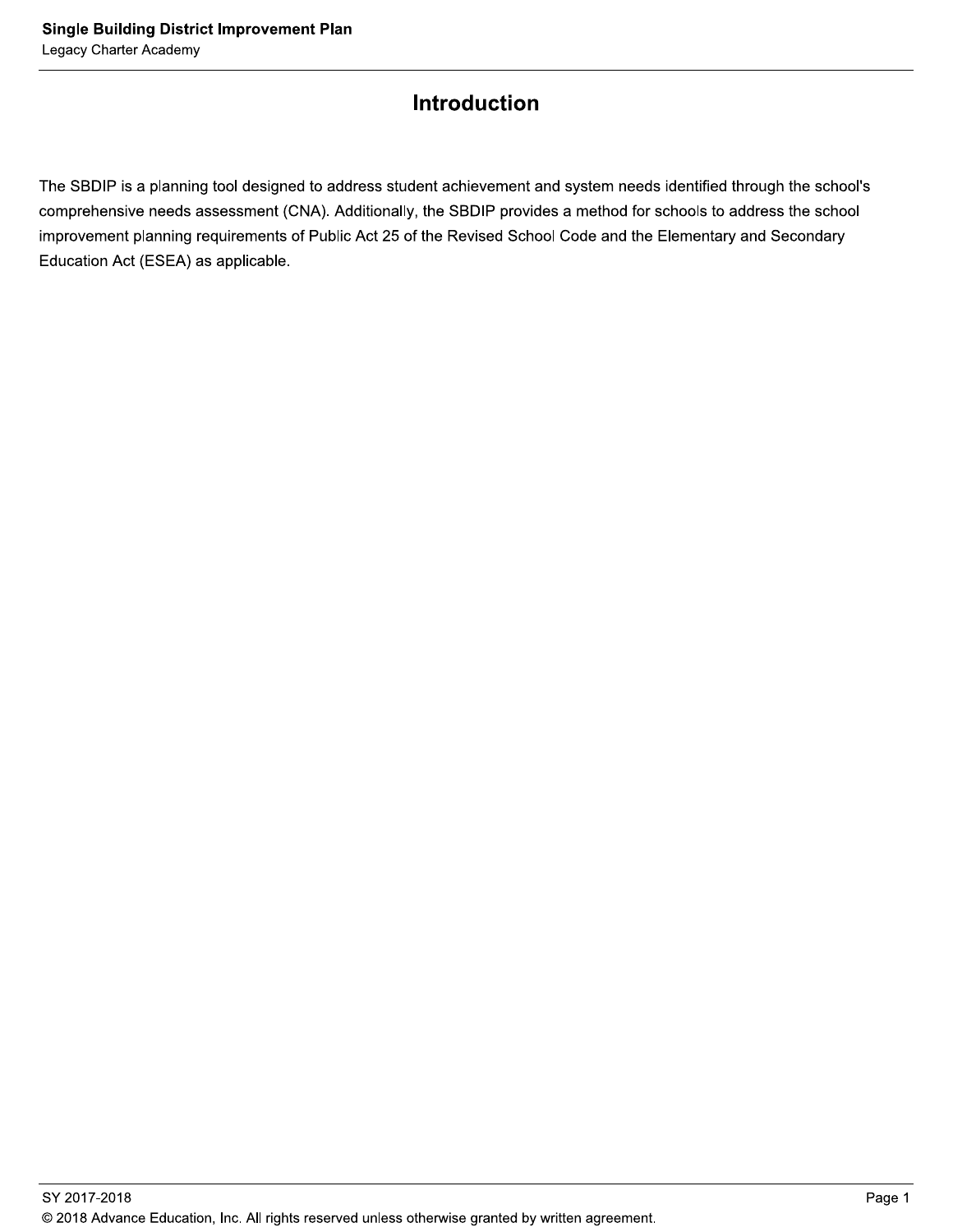## **Improvement Plan Assurance**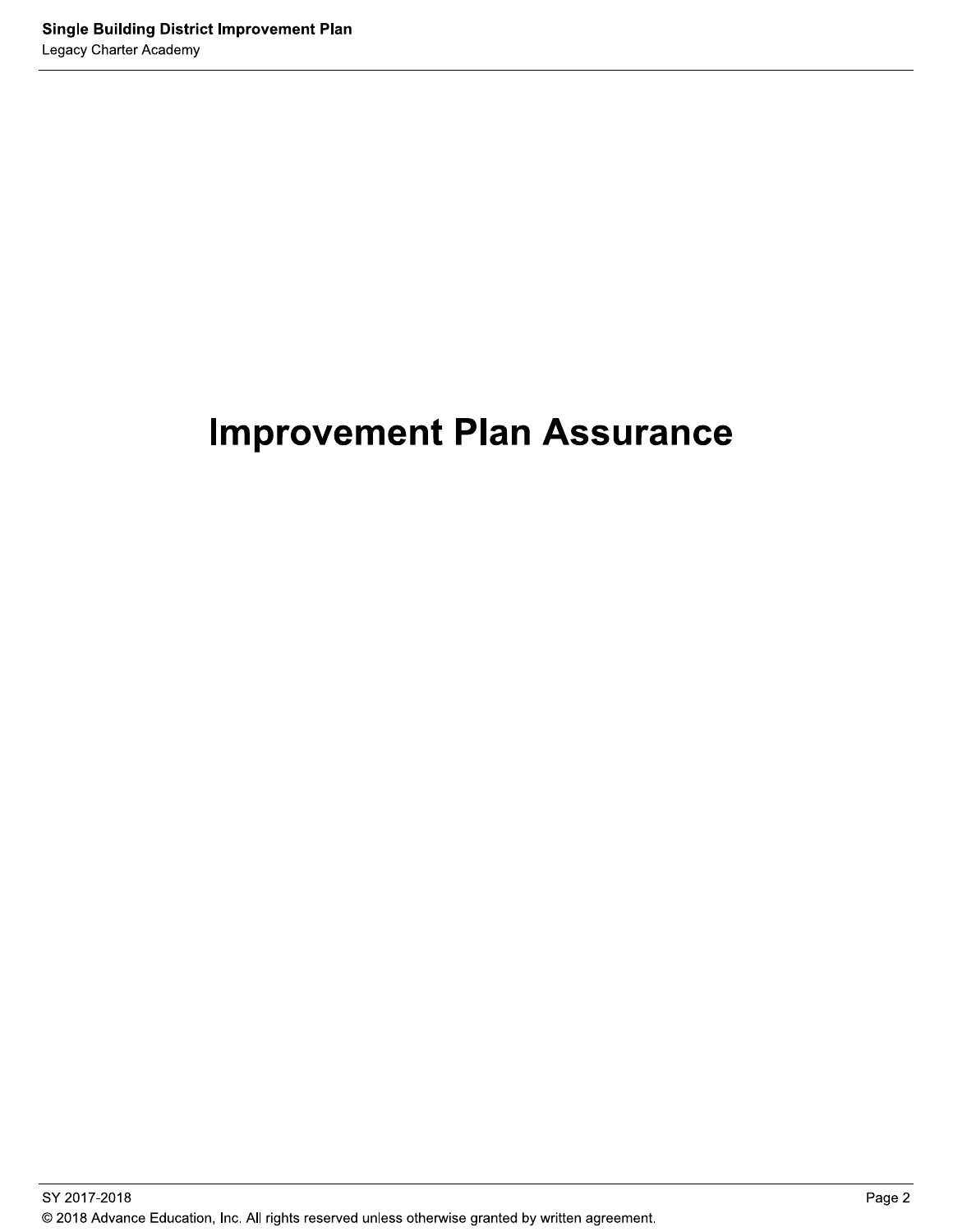## Introduction

During the 2016-2017 school year, schools will have two options for Goals and Plans. 1. Update Goals and Plans, if necessary, based on analysis of data and Program Evaluation; 2. Complete and upload the Abbreviated Goals and Plans template into ASSIST, based on analysis of data and Program Evaluation.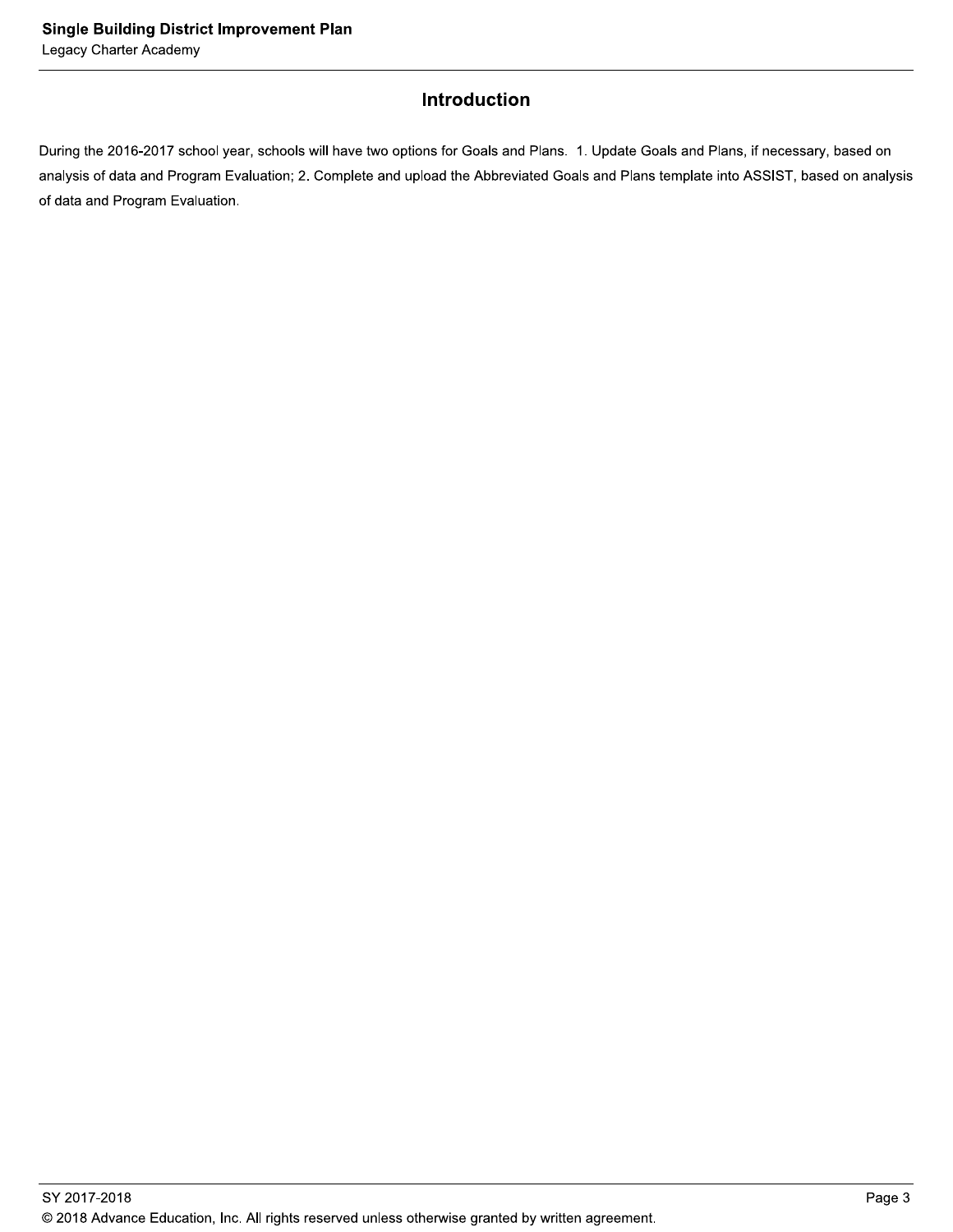## **Improvement Plan Assurance**

| ∣Label | Assurance                                                                            | <b>Response</b>              | ∣Comment∶ | ∣Attachment                                  |
|--------|--------------------------------------------------------------------------------------|------------------------------|-----------|----------------------------------------------|
|        | IWhich option was chosen for Goals and Plans? IAbbreviated IAttached Goals and Plans | Goals &<br>Plans<br>Template | 'Template | Legacy 18-19<br>lGoals and Plans<br>Template |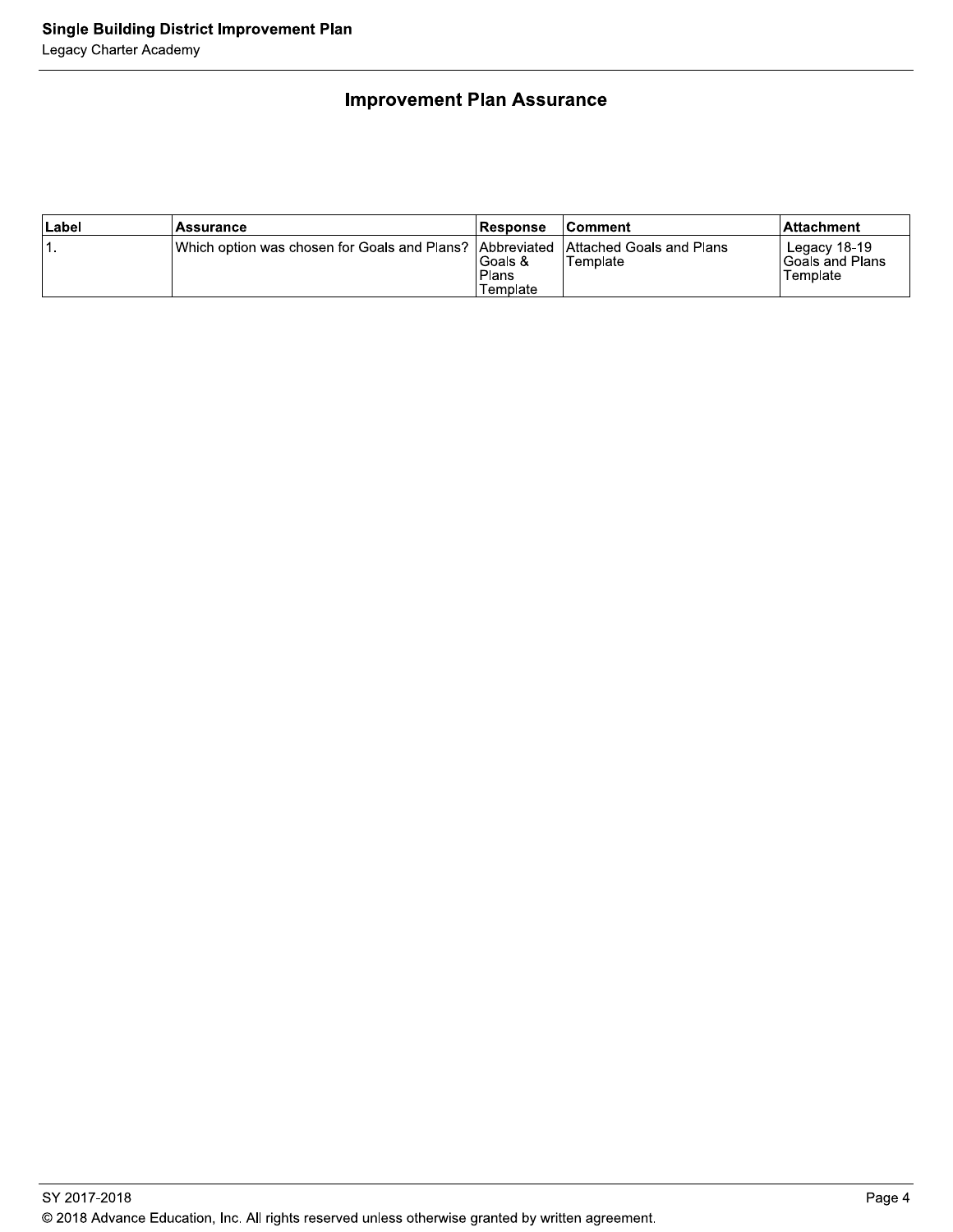## **Improvement Plan Stakeholder Involvement**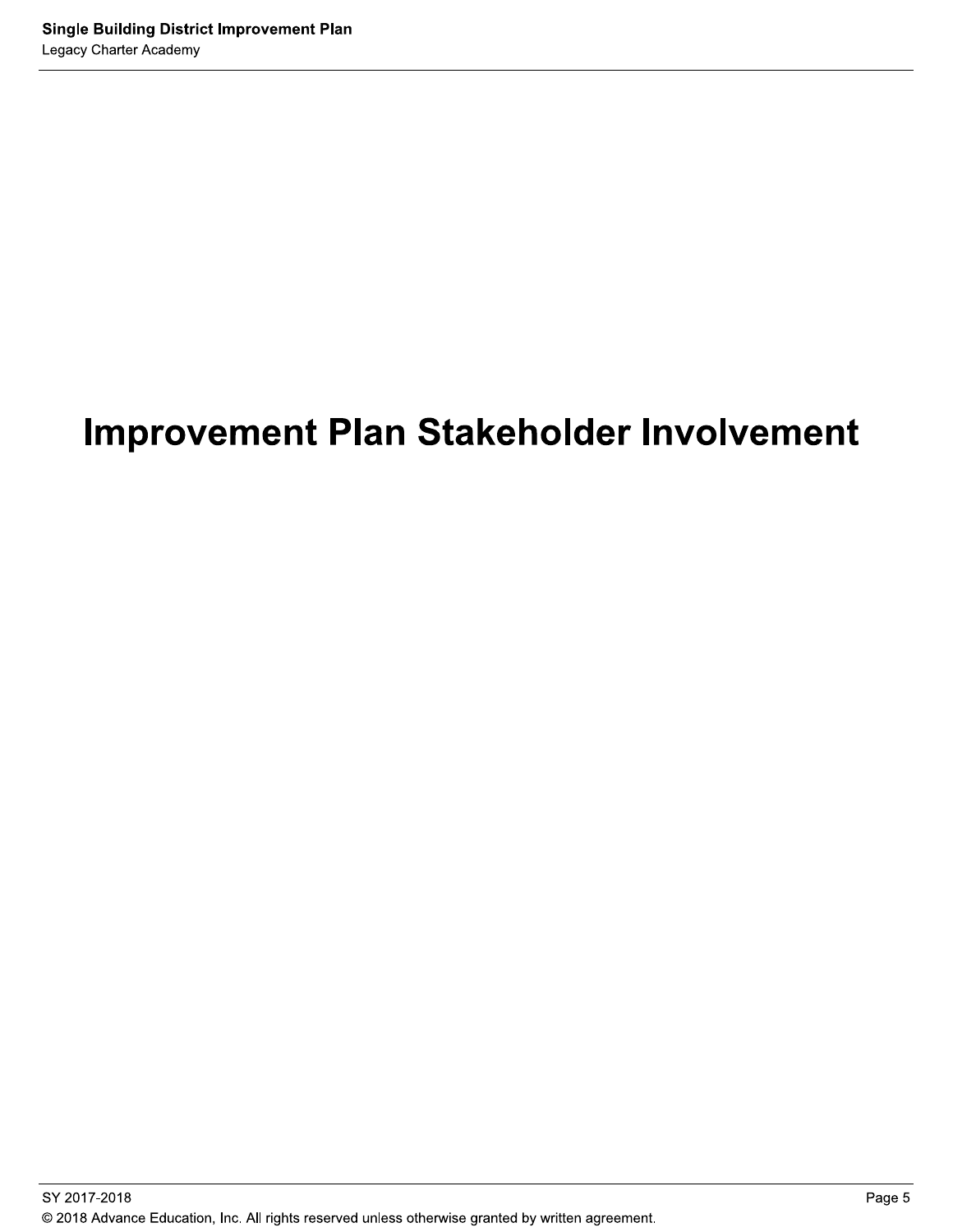## Introduction

The responses should be brief, descriptive, and appropriate for the specific section. It is recommended that the responses are written offline and then transferred into the sections below.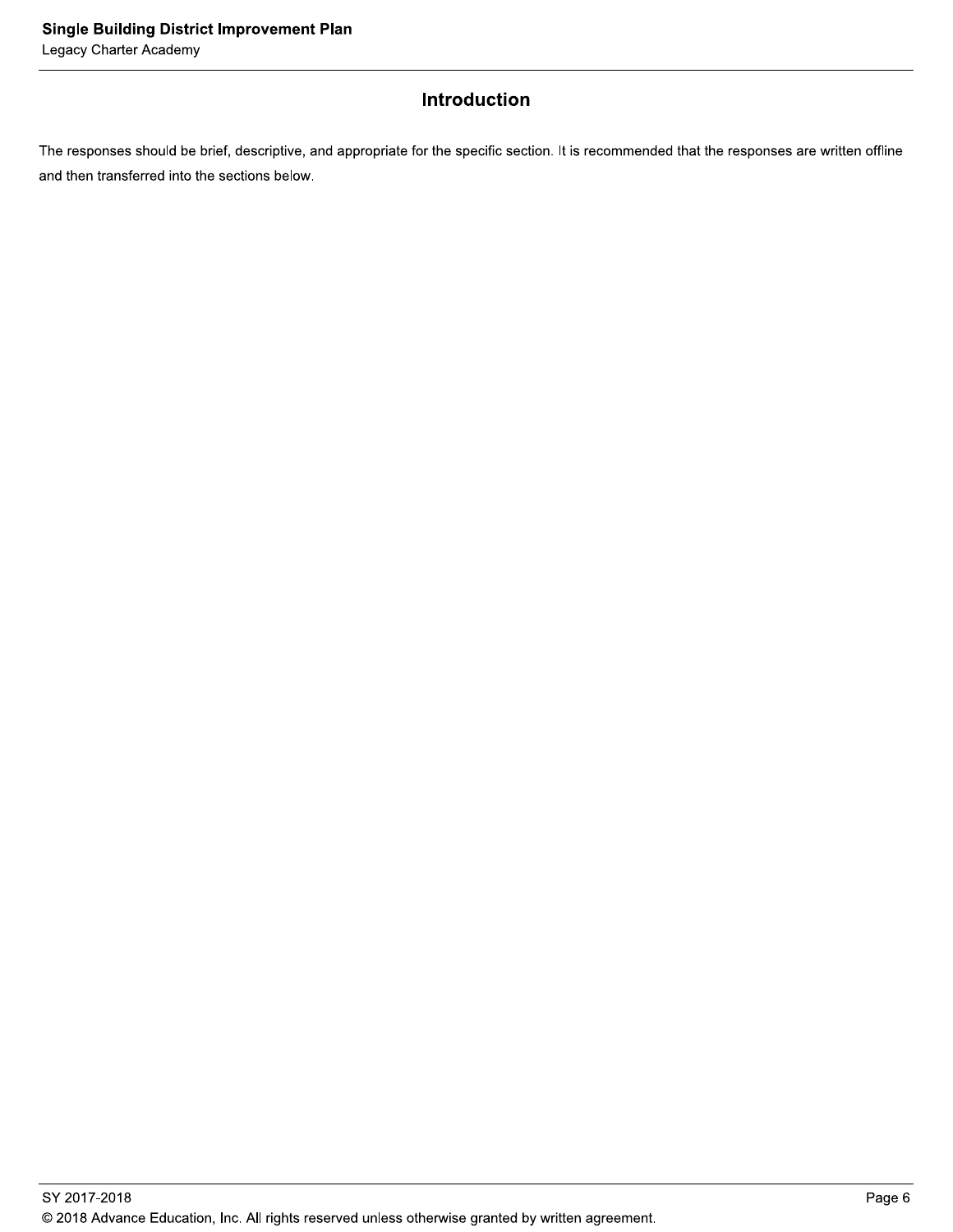## **Improvement Planning Process**

**Improvement Planning Process** 

Describe the process used to engage a variety of stakeholders in the development of the institution's improvement plan. Include information on how stakeholders were selected and informed of their roles, and how meetings were scheduled to accommodate them.

The school ensures that a variety of stakeholders are part of the development of the SIP. All stakeholders are encouraged to participate in the school improvement process by attending SIP meetings both during the regular school day and in the evenings, as well as providing feedback through written surveys. Roles of each stakeholder and the process are discussed in detail at the initial SIP meetings.

## Describe the representations from stakeholder groups that participated in the development of the improvement plan and their responsibilities in this process.

- Staff - A school improvement-focused staff meeting is held in Feb/March. Staff discuss the comprehensive needs assessment data and analyze/evaluate improvement efforts to determine the focus for the following school year. Staff are formally surveyed during this time, which ensures that they provide feedback on programs and professional development.

- Parents - A school improvement-focused parent meeting is held in Feb/March. Parents are presented with comprehensive needs assessment data for their analysis, and they provide feedback/evaluation on school programs via a formal survey.

- Board members - School improvement components are reviewed during a board meeting to ensure that the board members have an opportunity to evaluate programs and provide input for the following school year.

- Students do not participate on the planning team as the school serves students in grades K-8.

## Explain how the final improvement plan was communicated to all stakeholders, and the method and frequency in which stakeholders receive information on its progress.

The final improvement plan is shared with staff, parents, and the Board each year in the spring during stakeholder meetings. Additionally, the plan is reviewed at the beginning of each school year during stakeholder meetings with parents and staff. Then, the Committee meets regularly throughout the school year to monitor and evaluate the plan and updates are shared on a regular basis.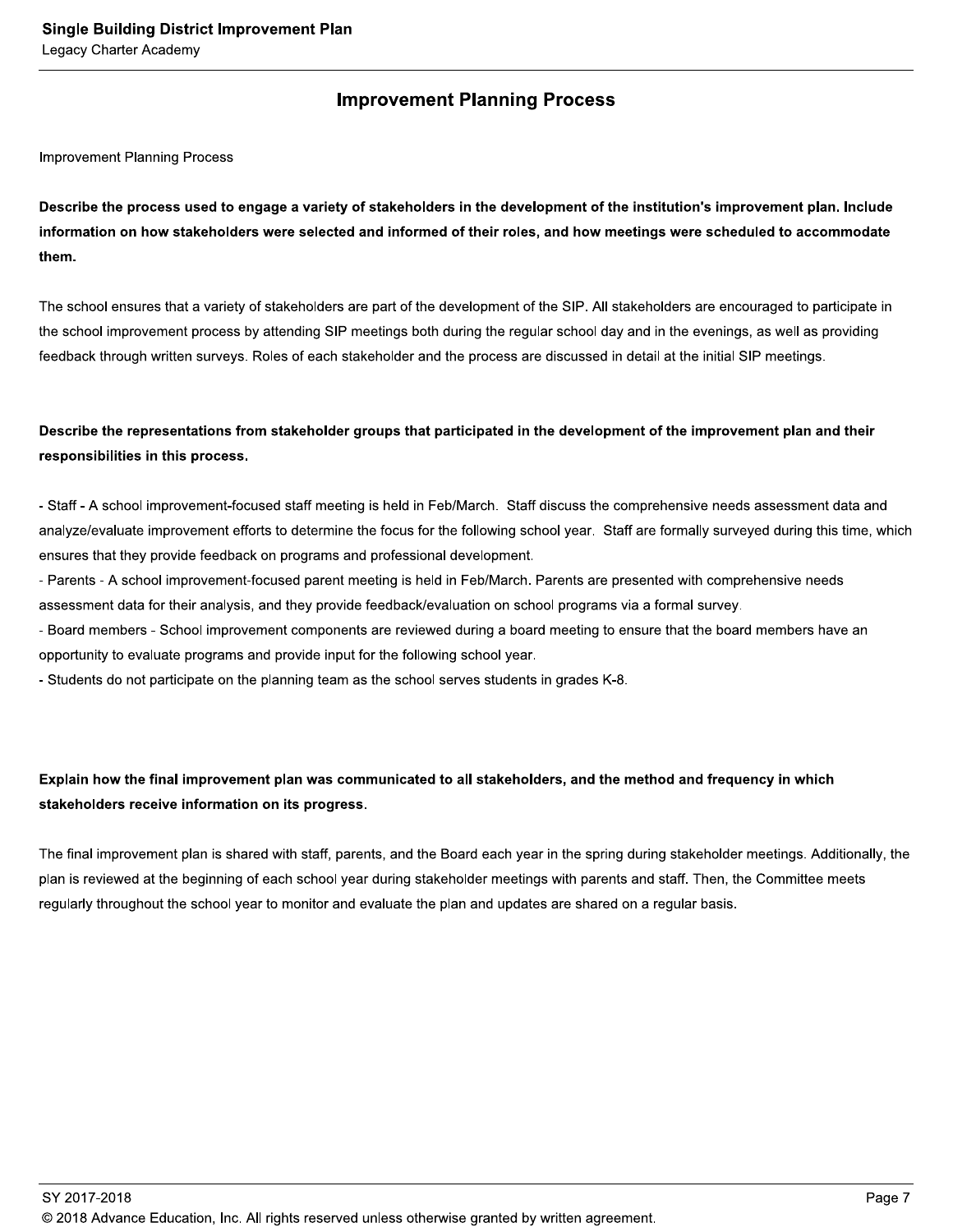## **Title I Schoolwide Diagnostic**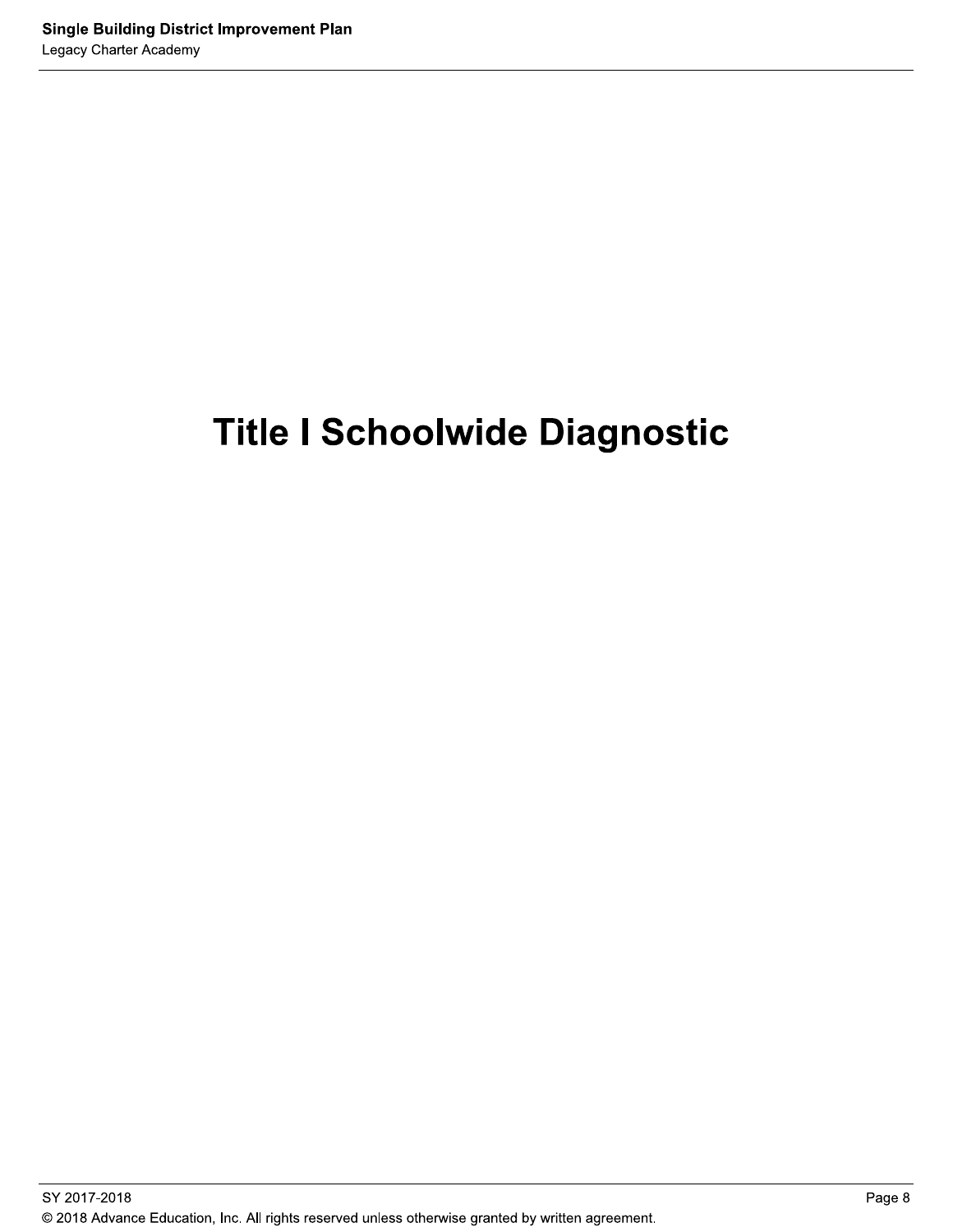## **Introduction**

This diagnostic tool is aligned to requirements for Title I Schoolwide schools. The Comprehensive Needs Assessment must be completed prior to creating a new plan or annually updating an existing school improvement plan. Use the results of the Comprehensive Needs Assessment to develop Goals/Objectives/Strategies and Activities. Ensure that the Comprehensive Needs Assessment addresses all four types of data: student achievement data, school programs/process data, perceptions data (must include teachers and parents; student data is encouraged), and demographic data. The Comprehensive Needs Assessment must also take into account the needs of migratory children as defined in Title I, Part C, Section 1309(2).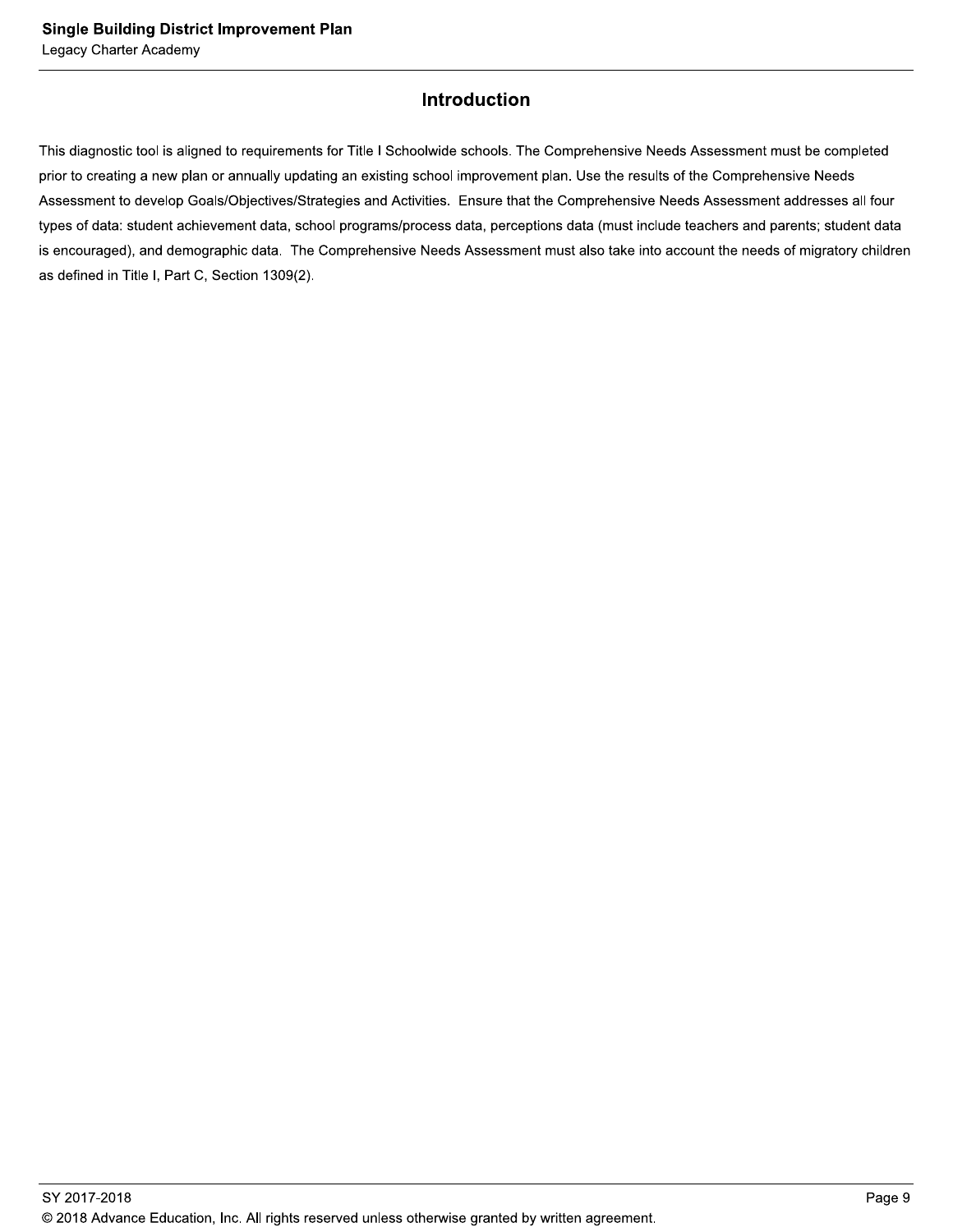## **Component 1: Comprehensive Needs Assessment**

#### 1. How was the comprehensive needs assessment process conducted?

- A formal comprehensive needs assessment is completed by the School Improvement Committee at least annually. It includes a review of a variety of data from the following categories:

1. Student achievement data, including State test data, NWEA data, and local and formative assessment data (including subgroup analysis) 2. Demographic data, including student demographics by subgroup, student enrollment information, teacher demographics (including years of experience), Highly Qualified teacher and paraprofessional information, student attendance and discipline information, etc.

3. Programs and process data, including curriculum alignment assessments, School Quality Review findings (if appropriate), MI-SAAS, etc. 4. Perceptions data, including staff survey results, parent survey results, perception information from community members, etc. This data is analyzed and discussed by the School Improvement Team. Results of the analysis determine the school's focus areas, and the following stakeholders are given an opportunity to provide feedback:

i. Staff - A school improvement-focused staff meeting is held in Feb/March. Staff discuss the comprehensive needs assessment data and analyze/evaluate improvement efforts to determine the focus for the following school year. Staff are formally surveyed during this time, which ensures that they provide feedback on programs and professional development.

ii. Parents - A school improvement-focused parent meeting is held in Feb/March. Parents are presented with comprehensive needs assessment data for their analysis, and they provide feedback/evaluation on school programs via a formal survey.

iii. Board members - School improvement components are reviewed during a board meeting to ensure that the board members have an opportunity to evaluate programs and provide input for the following school year.

- The comprehensive needs assessment data was used to develop Title I, Title II, and Section 31a programs and services. The program and services are outlined in detail in the goals sections as well as in the schoolwide reform strategies.

## 2. What were the results of the comprehensive needs assessment process? What information was concluded as a result of analyzing perception, student achievement, school programs/process, and demographic data?

- DEMOGRAPHIC DATA REVIEWED: Enrollment, Mobility, Attendance, Discipline, Teacher Experience, Teacher and Leadership Absences, **Teacher Turnover** 

There were no challenges in student enrollment. We were above our goal by 200%. However, we will continue to engage our families as well as the community to ensure those that are with us, stay, those that are in our area, come.

Our student demographic has stayed the same over a long period of time. We do not plan to do anything different based on our demographics.

Legacy has not had any challenges with student attrition. We are actually lower at this point than we were last year.

We put a focus on perfect attendance and 8+ absences. We've seen an increase in perfect attendance and a decrease in 8+. We are SY 2017-2018 Page 10 © 2018 Advance Education, Inc. All rights reserved unless otherwise granted by written agreement.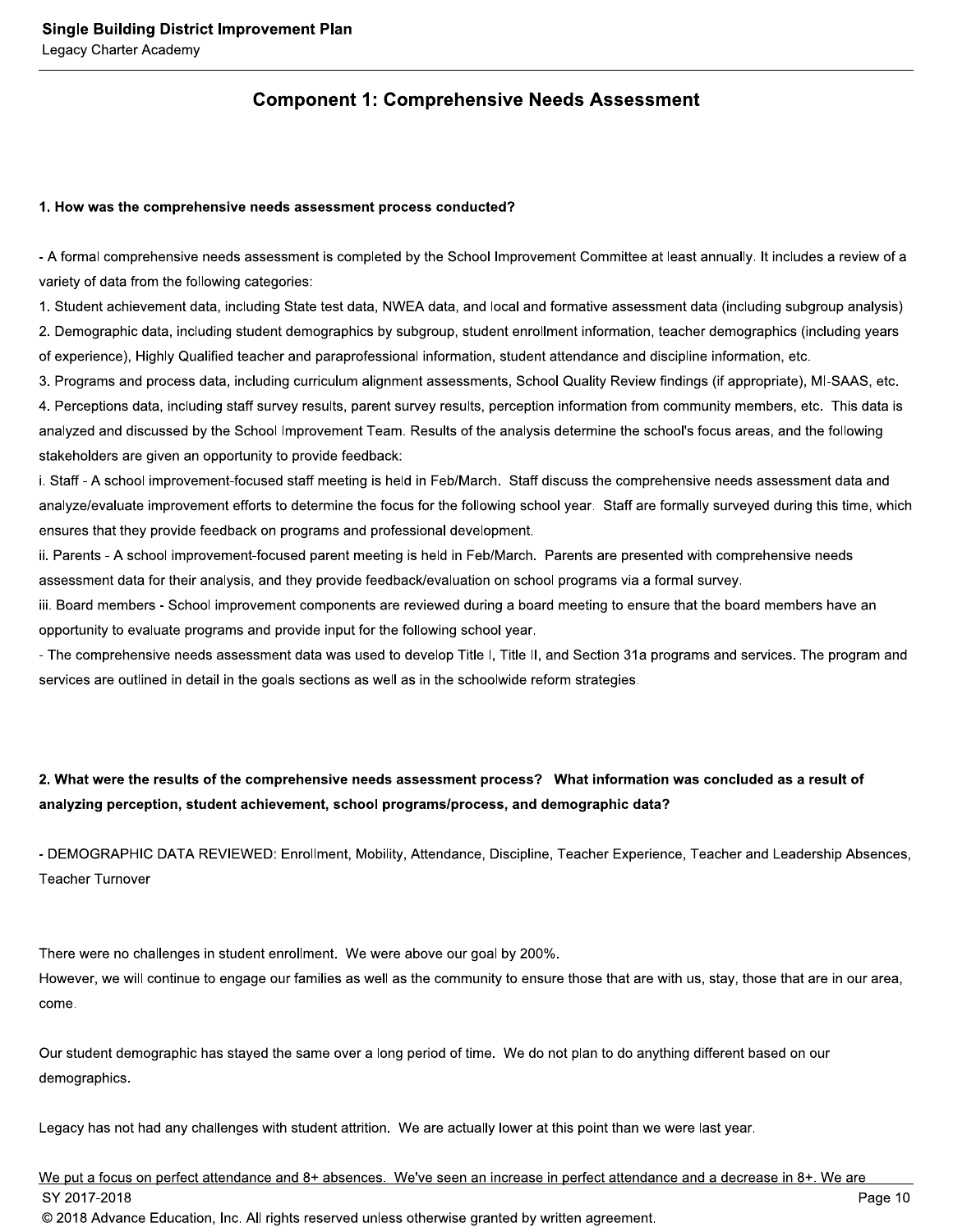communicating more with parents discussing the importance of being in school all day every day. We are also creating more incentives for students who are present.

We've seen an increase in middle school referrals. Having new staff in middle school as well as an increased number of students in grades 6-8 has been a challenge.

We are currently equipping teachers with the necessary skills to be successful in the classroom. We are also reaching out to parents to ensure they know what is going on. Lastly, we are meeting with our students to discuss where they are and putting plans in place, so they can be successful.

- PERCEPTION DATA REVIEWED: Voice of the Parent - an annual parent survey and Employee Loyalty Survey - an annual staff survey

Our highest area is "School has High Expectations" and our lowest area is "Overall Satisfaction." Our parent satisfaction is the highest among our 84 schools in our company.

We will continually seek feedback from our parents as well as communicating the great things we do for our scholars and the community.

#### - STUDENT ACHIEVEMENT DATA REVIEWED: M-STEP and NWEA PGA/MAP assessment data

Legacy's strengths are our curricular tools that are common core aligned, 100% of our teachers are highly qualified, and we have a structured intervention program in our schedule. A challenge in reading is that we have a high population of students in the bottom quartile. To address this challenge we will design leveled classroom to meet the needs of our top, middle, and bottom quartile students.

We have identified challenges in writing through text dependent analysis usage. To address these challenges, we've done PD around TDAs. We also assessed and scores TDAs as a team.

Legacy's strengths in math are our curricular tools are common core aligned, 100% of our teachers are highly qualified, and we subscribe to a technology resource program. A challenge in math is that we have a high population of students in the bottom quartile and we do not have a designated intervention tool for math. To address this challenge we will have a research based intervention program for 2nd-8th grades.

Legacy's strengths in science are we have materials for every grade level for experiments, we saw positive gains in state science tests, and a set structured time for science in every grade. A challenge in science is that the set structured time for science was placed at the end of the day for state tested grades. To address this challenge we will move the set time for science to a time in the morning to ensure students had a greater opportunity to learn.

Legacy's strengths in social studies are we have a curricular tool for every grade level and we have a structured time within our school daily schedule. A challenge in social studies is that science and social studies have a shared amount of instructional minutes. To address this challenge we will strategically schedule the social studies instructional time to occur everyday on it's own and occur in the morning for state tested grades.

3. How are the school goals connected to priority needs and the needs assessment process? It is clear that a detailed analysis of multiple types of data was conducted to select the goals.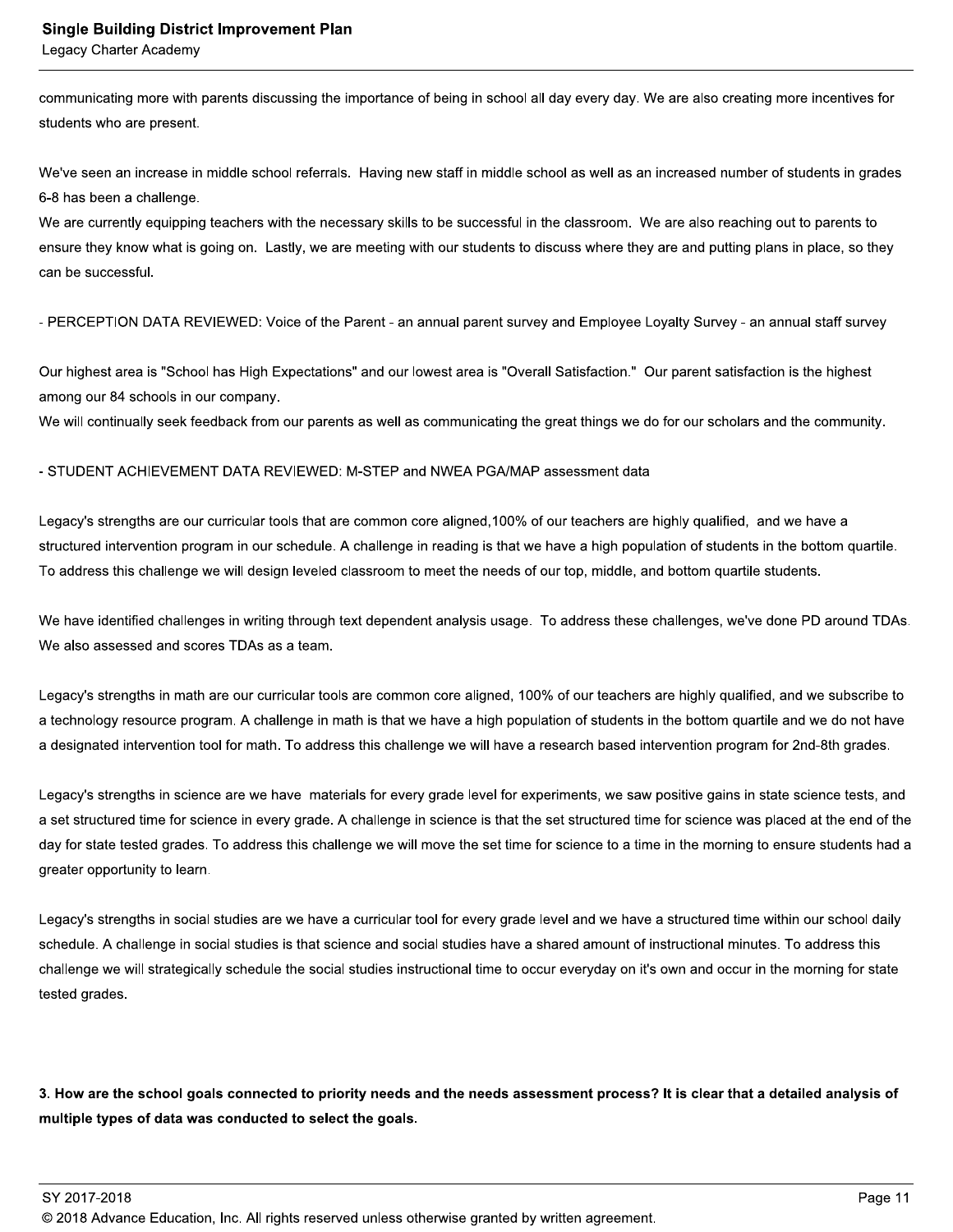#### **Single Building District Improvement Plan**

Legacy Charter Academy

Objective: All students will be proficient in Math.

Goal: The economically disadvantaged subgroup will increase 5% in Math as measured by NWEA by June 30 next year.

Objective: All students will be proficient in ELA.

Goal: The economically disadvantaged subgroup will increase 5% in ELA as measured by State Tests by June 30 next year.

Objective: All students will be proficiency in Science.

Goal: The economically disadvantaged subgroup will increase 5% in Science as measured by State Tests by June 30 next year.

Objective: All students will be proficient in Social Studies.

Goal: The economically disadvantaged subgroup will increase 5% in Social Studies as measured by State Tests by June 30 next year.

4. How do the goals address the needs of the whole school population? How is special recognition paid to meeting the needs of children who are disadvantaged?

The school population experiences academic and organizational improvements as at-risk student achievement increases. All of the school's goals address the needs of the whole school population by setting high proficiency expectations for all student. Strategies for supporting all students are outlined in the Comprehensive Needs Assessment, goals section, and Schoolwide Reform component. The school has implemented activities to ensure that students who experience difficulty mastering standards are provided with effective and timely additional assistance.

Additionally, the school has developed measures to ensure that students' difficulties are identified on a timely basis in order to provide teacher and school leadership with sufficient information on which to base effective assistance. Teachers utilize the formative assessment process to meet the varied learning needs of students. The school uses differentiated instruction by implementing regularly scheduled workshop sessions and flexible groupings in order to meet each student's individual learning needs.

Supplemental intervention services are provided to students that are having difficulty mastering State academic achievement standards through differentiation in the classroom. If the school has students that are identified as neglected or delinguent, they will use the Comprehensive Needs Assessment data to develop neglected programs and services.

The school will provide Homeless Children services comparable to services offered to other students in the school, including transportation, Title I services, educational services for which the student meets eligibility criteria (including special education and related services and programs for English language learners), school nutrition programs (the school will provide free meals to the Homeless Child as all Homeless Children are automatically eligible for free meals), vocational and technical education programs, gifted and talented programs, and out of school time programs.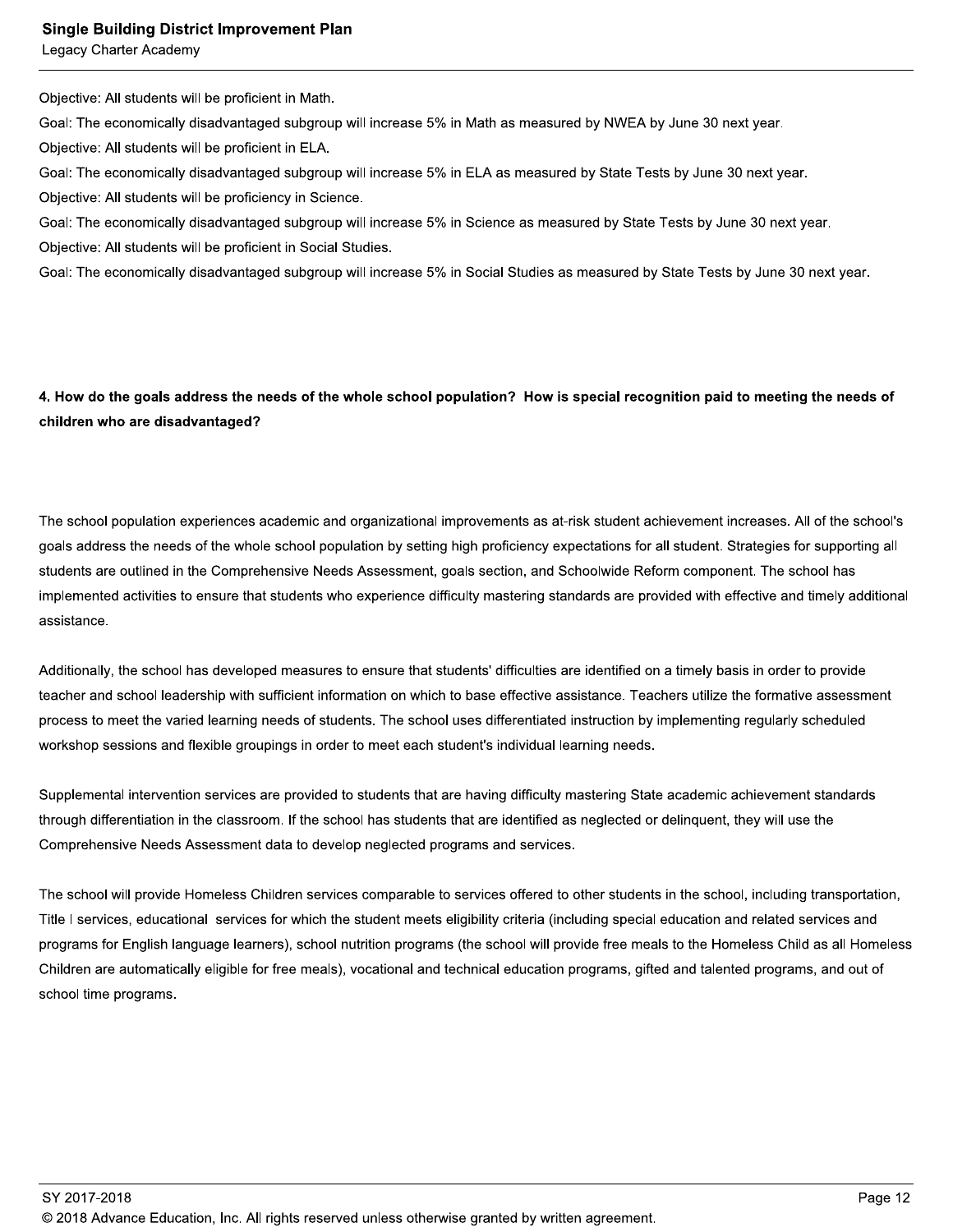## **Component 2: Schoolwide Reform Strategies**

#### 1. Describe the strategies in the schoolwide plan which focus on helping ALL students reach the State's standards.

The school's educational program is grounded in the principles of Effective Schools Research, which was originally developed by Ronald R. Edmonds, who served on the faculties of Harvard University and Michigan State University. Effective Schools Research recommends research-based school attributes that are associated with quantifiably improved student learning. By definition, an "Effective School" is one in which all children obtain at least the essential knowledge, concepts, and skills needed to be successful at the next higher level. Within the Effective School, there are seven unique characteristics that correlate with school effectiveness. This school has adopted these characteristics as part of its promise to deliver a high-quality educational option for parents of the community. These seven characteristics are as follows: clear school mission, high expectations for success, instructional leadership, frequent monitoring of student progress, opportunities to learn, safe and orderly environment, and strong home-school relations.

In addition to adopting these characteristics of Effective Schools Research, the educational program includes a "Back to Basics" approach, a longer school day, structured discipline, and a moral focus component of the curriculum based on the Greek cardinal virtues. The educational program utilizes a curriculum that is scientifically research-based, aligned with State standards, and designed to ensure college opportunity for each child that the academy serves.

While Effective Schools Research serves as the foundation of the educational program, it has adopted a number of school wide reform strategies to ensure that it provides opportunities for all children to meet the State's proficient and advanced levels of student academic achievement, uses effective methods and instructional strategies that are based on scientifically-based research, and addresses the needs of all children in the school, but particularly the needs of low-achieving children and those at risk of not meeting the State student academic achievement standards.

One research-based schoolwide reform strategy that has been adopted is the utilization of a master schedule that provides teachers with opportunities to differentiate instruction in order to meet the varied learning needs of students. The school uses differentiated instruction through implementing regularly-scheduled workshop sessions and flexible grouping in order to meet each student's individual learning needs. As such, the school differentiates instruction in order to address the needs of all children in the school--particularly those at risk of not meeting challenging State standards.

By implementing differentiated instruction as a schoolwide strategy, it allows teachers to use a variety of teaching strategies to connect with each student's unique learning style. By incorporating multiple methods and supplemental support, teachers are able to provide access for all students to the general education curriculum. This also allows for enrichment activities for students who have mastered the content standards and are performing at a higher level. Teachers differentiate instruction by incorporating a variety of teaching strategies including direct instruction (traditional whole group instruction), inquiry-based learning (independent student investigation), cooperative learning (small teams of students working together), and information processing (memorization, reciprocal teaching, webbing, graphic organizing, etc.). Additionally, teachers differentiate instruction by providing students with supplemental curricula materials, utilizing computer programs, having supplemental grant-funded staff reviewing learning objectives that were previously introduced and taught by the regular classroom teacher. By using these multiple strategies, teachers are able to meet the needs of students' various learning styles.

Grade level and department meetings focus on differentiation strategies which teachers plan, implement, evaluate and share with the instructional team to ensure students are receiving the most effective instruction. School leadership supports differentiated instruction by SY 2017-2018 Page 13 © 2018 Advance Education, Inc. All rights reserved unless otherwise granted by written agreement.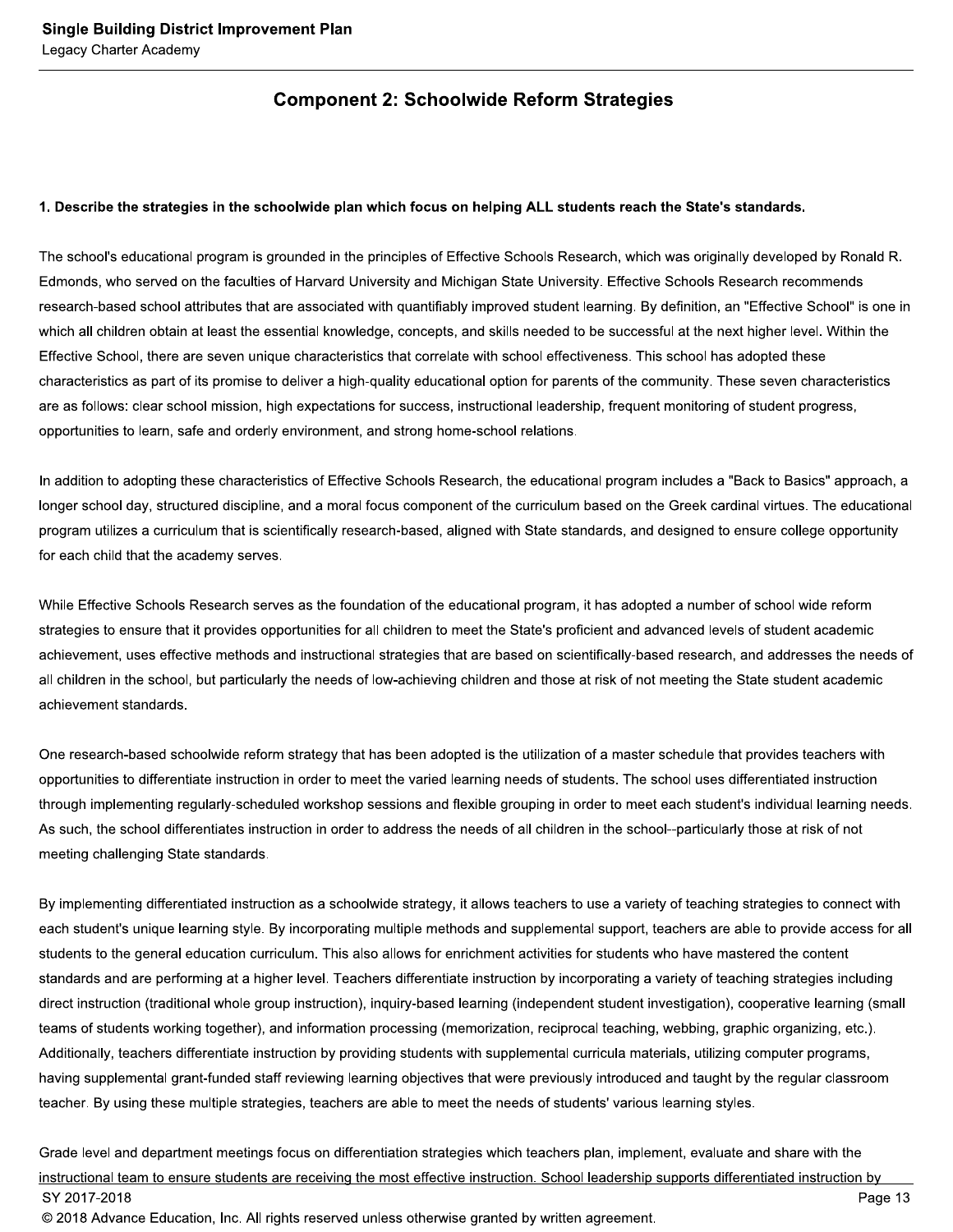including additional professional development opportunities for teachers through conferences, workshops, and team meetings.

Another research-based schoolwide reform strategy that has been adopted is the development of what Richard DuFour calls a Professional Learning Community. The school has adjusted its class and teacher schedules to ensure that grade-level teachers share a common planning time in which each member of the instructional team participates in dialogue about student learning and develops strategies to improve both teaching and learning.

The focus on student learning drives discussions in which teachers examine how students learn and where learning gaps are for each of their students. Through these discussions teachers are better able to understand the whole student and not just their achievement in a certain content area.

In addition to utilizing differentiated instruction and implementing professional learning communities, the school has also adopted a system that ensures that teachers and students can establish and communicate student learning goals and track student progress through the formative assessment process. The school believes it is imperative to identify student learning goals, or educational objectives, so that teachers and students can gauge learning with respect to those goals and celebrate student success as they make progress toward mastery. Importantly, because the school is utilizing specific student learning goals--which align with the State's Grade Level Content Expectations-teachers can effectively provide feedback on student learning through the use of formative assessment. Since teachers have wellestablished student learning goals, they are able to utilize the formative assessment process to track student learning, gauge progress toward mastery, adjust instruction accordingly, and celebrate student success as it relates to learning. Indeed, the employment of these research-based strategies ensures that all students are given the opportunity to learn and succeed.

Finally, the school has adopted as a schoolwide reform strategy the delivery of additional opportunities to learn for students who need to increase their background knowledge. Where students do not have background knowledge sufficient to ensure academic success, the school works to provide increased opportunities for students to enhance their background knowledge so that their learning can be accelerated; such opportunities may include tutoring, mentoring, vocabulary instruction, and other interventions that ensure students have increased time to learn the knowledge and skills they need to be academically successful.

The needs assessment reveals that students as a whole are struggling in the content areas of English Language Arts, Math, Science, and Social Studies. It is a priority to bring all students up to grade level and surpass all state targets of performance. The school will use the strategies outlined above to address the needs of all students and will utilize staff and supplemental programs to provide additional support to the students who need it most. Please see the schoolwide goals which are aligned to the Comprehensive Needs Assessments and specifically target struggling students and specific content standards.

The school's foundation of Effective Schools Research, coupled with these comprehensive schoolwide reform strategies, is the means by which it ensures that all children are academically successful. Indeed, these strategies enable the school to provide opportunities for all students to progress toward and demonstrate proficiency, and to also ensure college opportunity for each student.

### 2. Describe how the research-based methods and strategies in the schoolwide plan increase the quality and quantity of instruction (which accelerates and enriches the curriculum).

The researched-based methods and strategies in the schoolwide plan that increase the quality and quantity of instruction include supplemental instructional support through push-in and pull-out paraprofessionals, academic specialist, and at-risk teachers. These staff

<sup>© 2018</sup> Advance Education, Inc. All rights reserved unless otherwise granted by written agreement.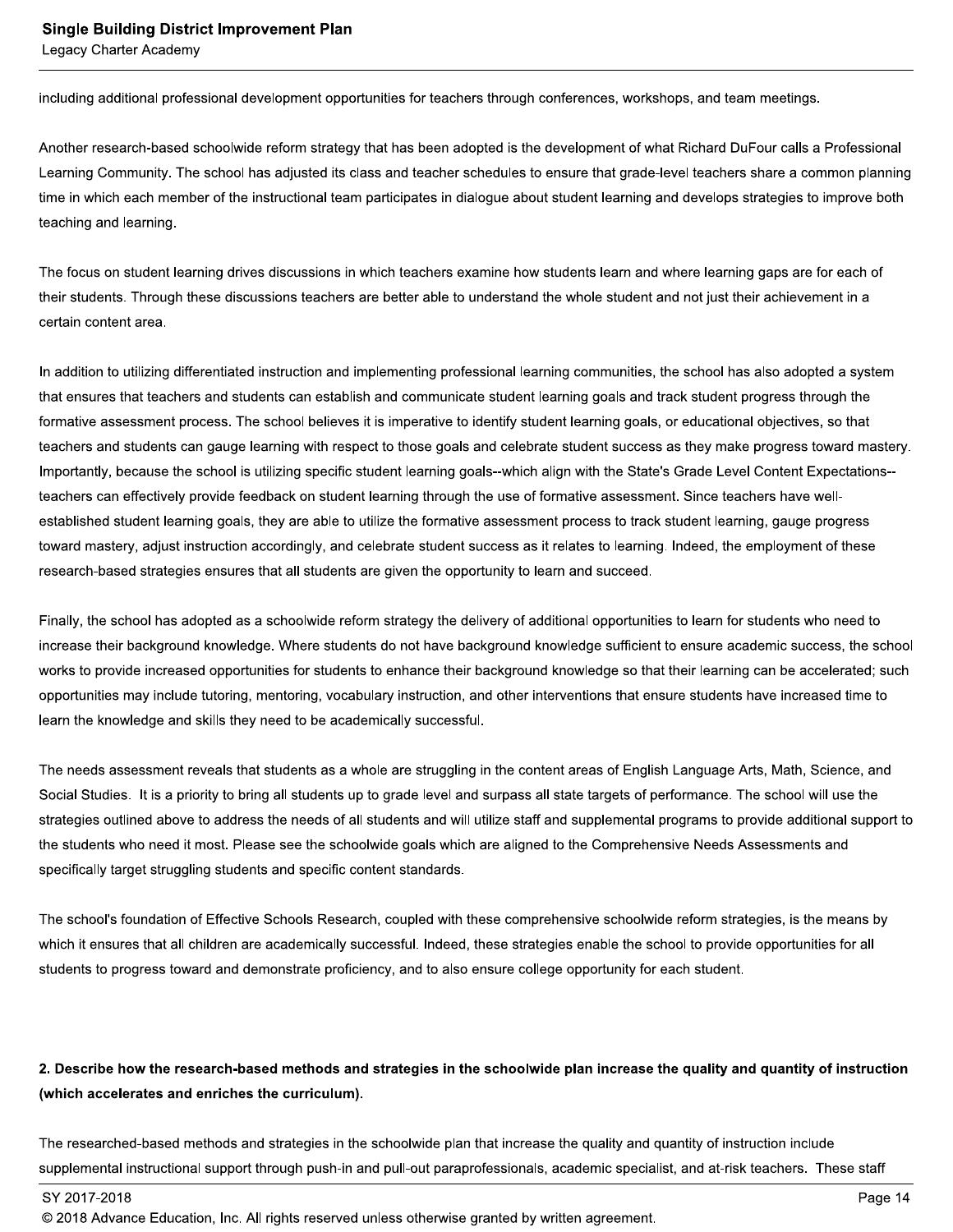members increase the quantity of instruction for the most below grade level students by providing supplemental support through small group and/or one-on-one support. Additionally, the school will build student background knowledge and increase academic vocabulary by providing after-school-tutoring, summer learning programs, and enriching supplemental print and online materials. These strategies can be found in the goals section.

Classroom teachers are a key part of the school's research-based Response to Intervention program as well, and they provide differentiated instruction for all students during workshop time which is regularly scheduled each day. Teachers increase the quality of instruction by ensuing that they are reaching students at their level rather than only providing whole group instruction.

Research-based professional development is also offered to improve instruction quality and the overall educational programing. Professional development strategies can be found under each goal.

## 3. Describe how the research-based reform strategies in the schoolwide plan align with the findings of the comprehensive needs assessment.

All research-based methods and strategies in the schoolwide plan align with the findings of the Comprehensive Needs Assessment. This includes supplemental grant-funded staff and classroom teachers since all instructional staff are focused on ensuring that the identified gaps in the needs assessment are addressed.

In addition to the staff and a research-based core curriculum, the school utilizes supplemental intervention materials with academically struggling students during in school time to assist instructional staff with differentiating instruction in all content areas to support each goal.

Supplemental performance-based bonuses will be awarded to high performing staff that are positively impacting the performance of students in the school including improving student proficiency in core content areas.

Another research-based strategy that aligns with the findings of the needs assessment is the series of research-based professional development opportunities geared toward ensuring staff learn how to improve teaching effectiveness.

Supplemental instructional and non-instructional positions, out of school time, professional development, supplemental supplies and materials, parental involvement activities, financial incentives, and technology all align with the needs assessment.

Lastly, out of school time programs ensure that students receive additional academic support to increase instructional time and to address the areas of concerns outlined in the needs assessment.

## 4. Describe the strategies in the schoolwide plan which provide a level of INTERVENTIONS for students who need the most instructional support in all major subgroups participating in the schoolwide program.

The school provides differentiated support for all students. Within the classroom, teachers provide the first level of interventions, ensuring that all students revive instruction based on their varying needs. In additional to this support, supplemental grant-funded staff serve academically struggling students in all grades as part of the school's research-based intervention program as outlined above. Supplemental

SY 2017-2018

Page 15

<sup>© 2018</sup> Advance Education, Inc. All rights reserved unless otherwise granted by written agreement.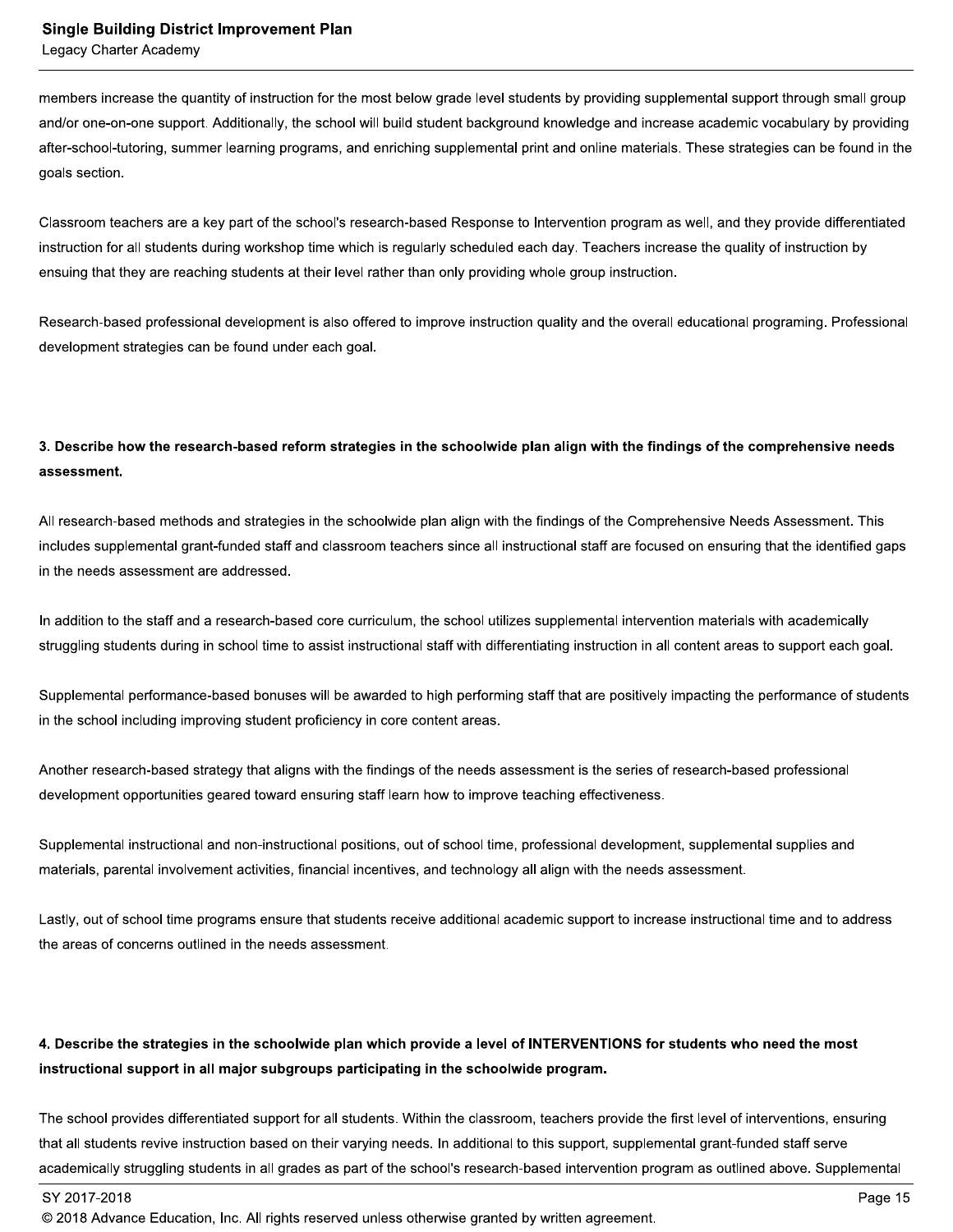staff increased the quantity of instruction for students and major subgroups who need the most instructional support. Supplemental staff support be found under each goal.

#### 5. Describe how the school determines if these needs of students are being met.

- Teachers have significant input into school-based academic assessments. Each grade level has shared planning time and is expected to spend time each week reviewing student needs, developing instructional strategies to address those needs, and assessment to ensure needs are met. Additionally, teachers choose to implement, as appropriate, tests and assessment that measure student performance with respect to the school's curriculum. The school uses state test data (M-STEP) and NWEA proficiency scores to determining which students to refer to the intervention program. Through the formative assessment process and progress monitoring teachers work collaboratively to identify student's learning progress. When students have mastered content (as measured by progress monitoring tools, M-STEP, and NWEA) they are moved out of the intervention program and are continued to be monitored through regular meetings between intervention and general education staff. Students who continue to show learning gaps (as measured by progress monitoring tools, M-STEP, and NWEA) remain in the program and are offered additional support time.

- Additionally, the school will adhere to the provisions of the McKinney-Vento Act and applicable state requirements to ensure that the needs of all identified Homeless Children and Unaccompanied Youth are met and these students receive a free and appropriate education and meaningful opportunities to succeed in the school. The school will provide Homeless Children services comparable to services offered to other students in the school, including transportation, Title I services, educational services for which the student meets eligibility criteria (including special education and related services and programs for English language learners), school nutrition programs (the school will provide free meals to the Homeless Child as all Homeless Children are automatically eligible for free meals), vocational and technical education programs, gifted and talented programs, and out of school time programs. To facilitate this practice, the school principal will designate a local homeless Liaison ("Liaison"). The Liaison will serve as one of the primary contacts between homeless families and school staff, district personnel, shelter workers, state coordinators for Homeless Children, public and private service providers in the community, housing and placement agencies, and other service providers. Specifically, the Homeless Liaison will follow internal written procedures to: - Identify and enroll Homeless Children;

- Ensure that Homeless Children and their families receive eligible educational services;
- Make referrals to health, mental health, dental, and other services;
- Inform parents/guardians of educational and related opportunities available to their children;
- Provide parents/guardians with meaningful opportunities to participate in their child's education;
- Inform parents/ quardians and Homeless Children of all transportation services, and assist them in accessing these services;
- Clearly communicate all required information in a form, manner, and language that is understandable;
- Ensure proper mediation of enrollment disputes according to the McKinney-Vento Act and complaint procedures;
- Disseminate public notice of the educational rights of Homeless Children;

- Conduct annual training for school personnel on possible indicators of homelessness, sensitivity in identifying Homeless Children, and procedures for reporting to the Liaison;

- Record homeless status information in myNHA, an internal system used by the school to manage student data.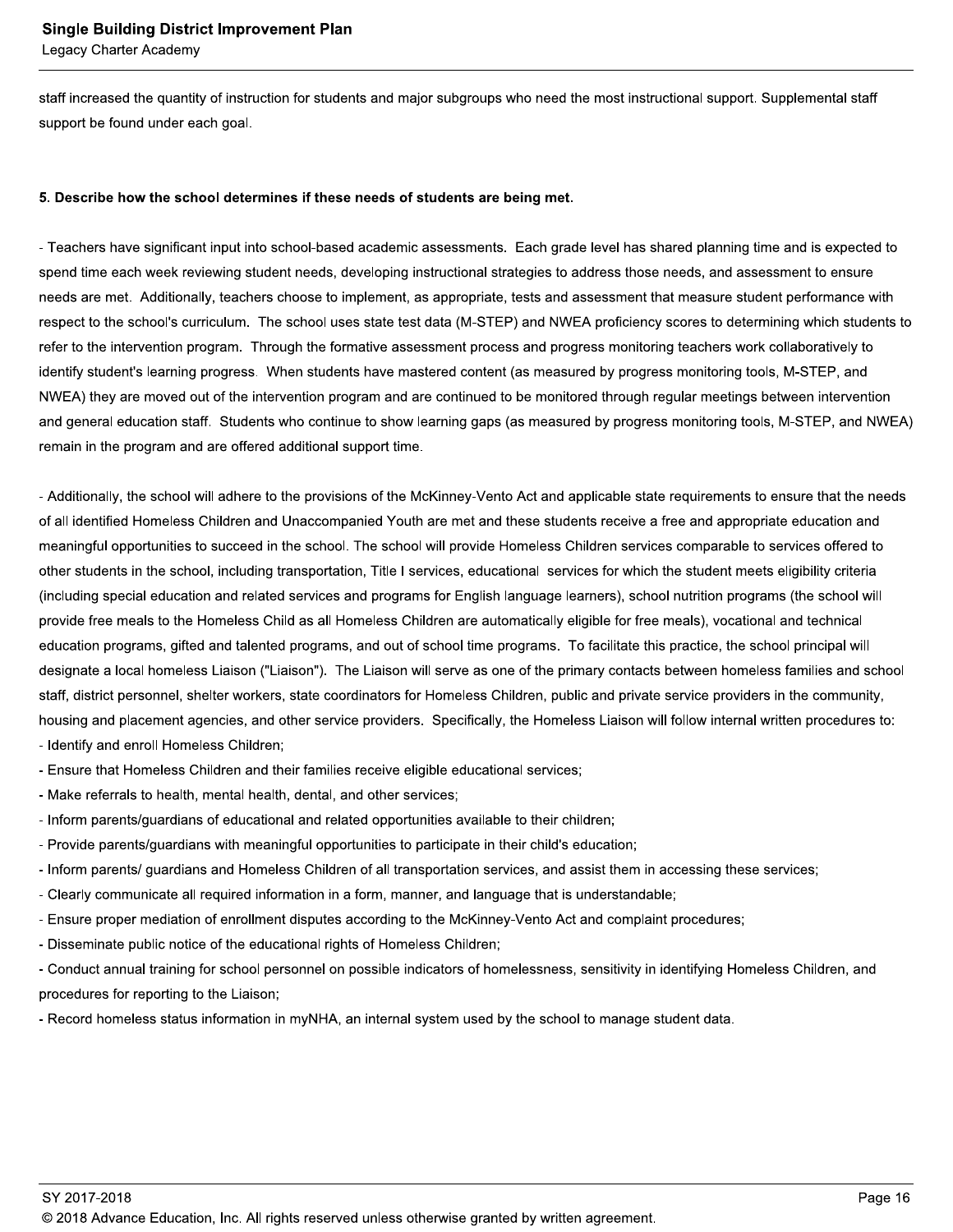## **Component 3: Instruction by Highly Qualified Staff**

| Label | <b>Assurance</b>                                                                                                                                                                                                                                                                                                                        | ∣Response | ⊺Comment                                                                  | ∣Attachment |
|-------|-----------------------------------------------------------------------------------------------------------------------------------------------------------------------------------------------------------------------------------------------------------------------------------------------------------------------------------------|-----------|---------------------------------------------------------------------------|-------------|
|       | 1. Do all of the instructional paraprofessionals<br>meet the NCLB requirements for highly<br> qualified? Provide an assurance statement. If<br>Ino, what is the number that is not highly<br>qualified and what is being done to address<br>this?<br>INOTE: A schoolwide program must have all<br>highly qualified instructional staff. | Yes       | The school is compliant with the<br>100% paraprofessional<br>requirement. |             |

| ∣Label | <b>Assurance</b>                                                                                                                                                                                                                                                                                           | <b>Response</b> | <b>Comment</b>                                                                                                                                                                                                                                                                                                                                                                                                                                                                                                                                                                                                                | Attachment |
|--------|------------------------------------------------------------------------------------------------------------------------------------------------------------------------------------------------------------------------------------------------------------------------------------------------------------|-----------------|-------------------------------------------------------------------------------------------------------------------------------------------------------------------------------------------------------------------------------------------------------------------------------------------------------------------------------------------------------------------------------------------------------------------------------------------------------------------------------------------------------------------------------------------------------------------------------------------------------------------------------|------------|
|        | 2. Do all of the teachers meet the NCLB<br>requirements for highly qualified? Provide an<br>assurance statement. If no, what is the number<br>that is not highly qualified and what is being<br>done to address this?<br>NOTE: A schoolwide program must have all<br>highly qualified instructional staff. | No.             | The school is not compliant with<br>the 100% teacher requirement.<br>98% of our teachers meet the<br>NCLB requirement for highly<br>qualified. For our not highly<br>qualified teachers, we look for the<br>most suitable method to obtaining<br>Highly Qualified status depending<br>on the subject area, and grade<br>level being taught. Highly<br>qualified status may be obtained<br>through testing, course work, or a<br>combination of both. We provide<br>the non-highly qualified teacher<br>with the information on how to<br>obtain highly qualified status, and<br>the timeline to complete all<br>requirements. |            |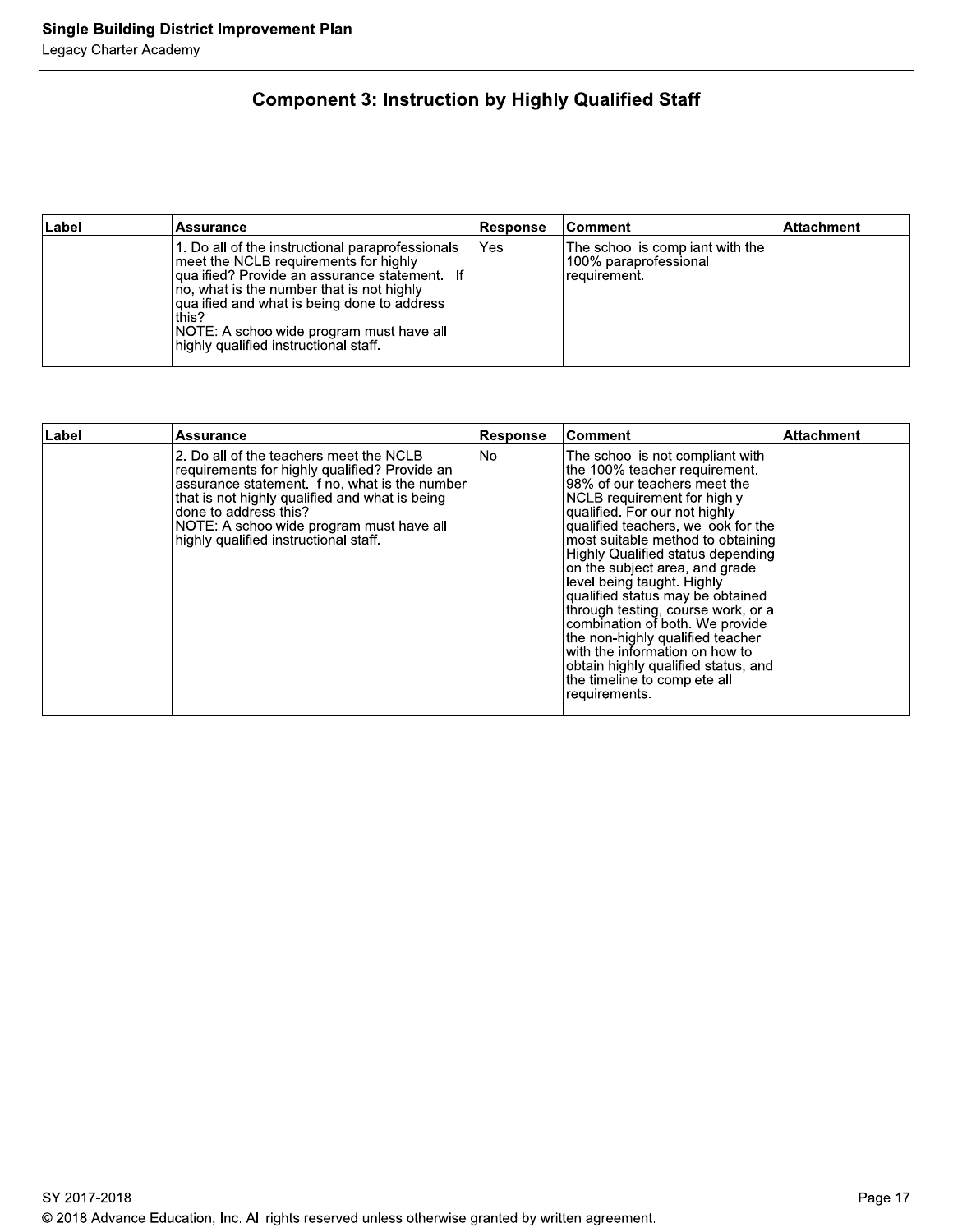## **Component 4: Strategies to Attract Highly Qualified Teachers**

#### 1. What is the school's teacher turnover rate for this school year?

25%

#### 2. What is the experience level of key teaching and learning personnel?

There are sixteen (16) personnel who have 0-3 years of experience, fifteen (15) who have 4-8 years, and four (4) who have 9-14 years of experience.

## 3. Describe the specific initiatives the SCHOOL has implemented to attract and retain high quality teachers regardless of the turnover rate.

The school holds as a top priority the recruiting, hiring, and retaining of high quality, highly qualified, and fully licensed teachers to serve its students. Efforts made by the school and its management partner, National Heritage Academies include the following:

- Establishing close relationships with local universities and colleges with teacher education programs.

- Advertising positions through online college postings, the National Heritage Academies website, and a weekly internal job newsletter that is sent out to all school and NHA employees.

- Offering a competitive salary and benefits package, including fifty percent (50%) reimbursement benefit for continuing education.

- Providing a comprehensive orientation, mentoring and induction that facilitates a successful transition into teaching.

- Providing opportunities for teachers to improve their instructional skills through a comprehensive professional development program.

- Including teachers in the continuous improvement planning process, and other school initiatives and activities.

## 4. Describe the specific initiatives the DISTRICT has implemented to attract and retain highly qualified teachers regardless of the turnover rate.

Please see responses from question #3 (the previous question) since the district is a single building LEA.

## 5. If there is a high turnover rate, what initiatives has the school implemented to attempt to lower the turnover rate of highly qualified teachers?

The specific initiatives implemented to lower the rate of teacher turnover and ensure all high quality, highly qualified teachers are as follows:

- Excellence in Teaching Award; award for the top teachers in the organization
- Teacher Appreciation Week; to recognize and thank our teachers
- American Education Week; to recognize all staff and thank them

- Administrator Appreciation Week; to recognize all leaders and thank them

SY 2017-2018

© 2018 Advance Education, Inc. All rights reserved unless otherwise granted by written agreement.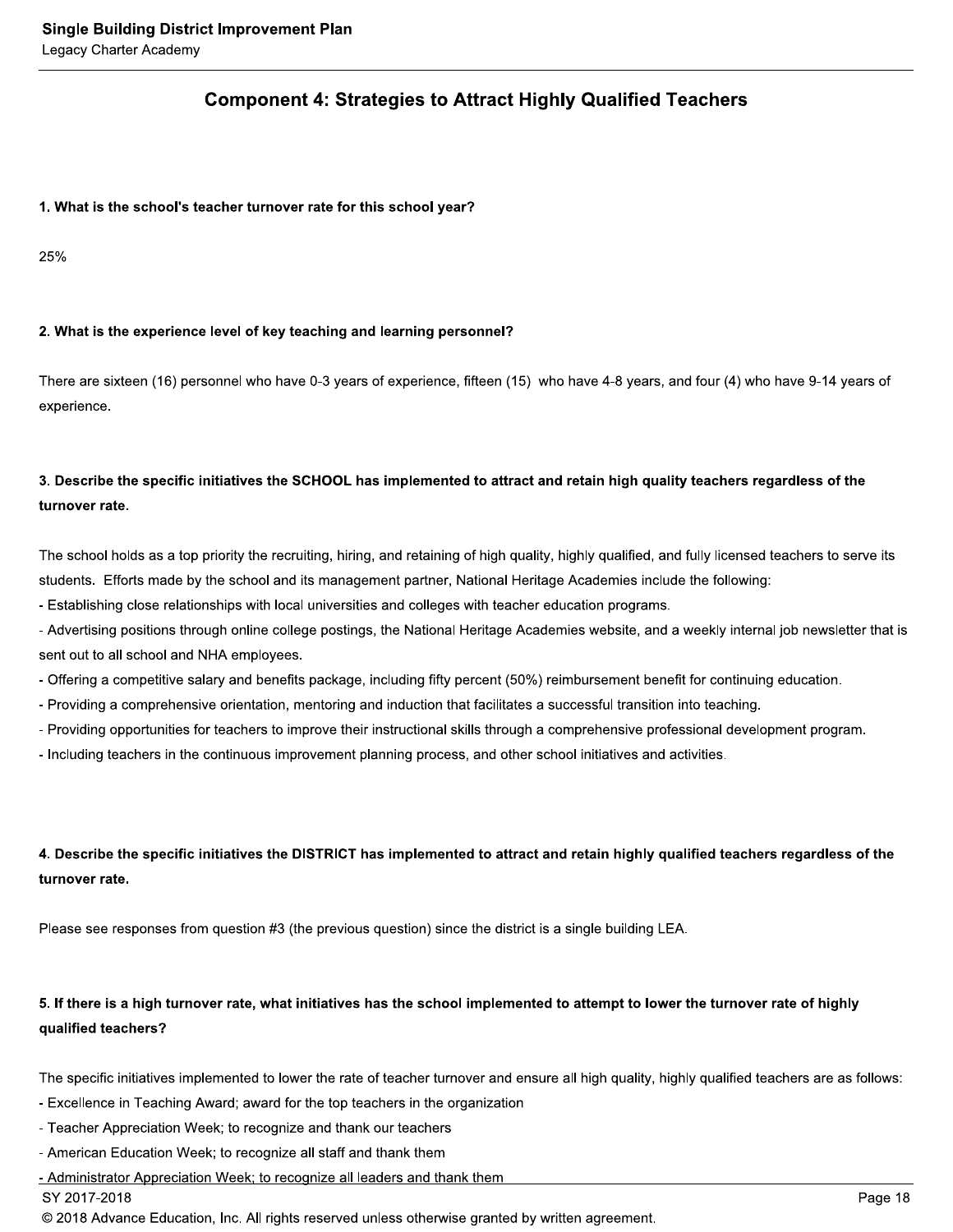#### **Single Building District Improvement Plan**

Legacy Charter Academy

- Administrative Professionals Week; to recognize all office staff and thank them
- Performance based pay increases
- Spot rewards program so building leaders can informally recognize staff
- Peer recognition
- Weekly one-on-one meetings to help develop teachers with feedback
- Weekly observations (again to provide suggestions for improvement)
- Evaluation system that provides formal feedback twice per year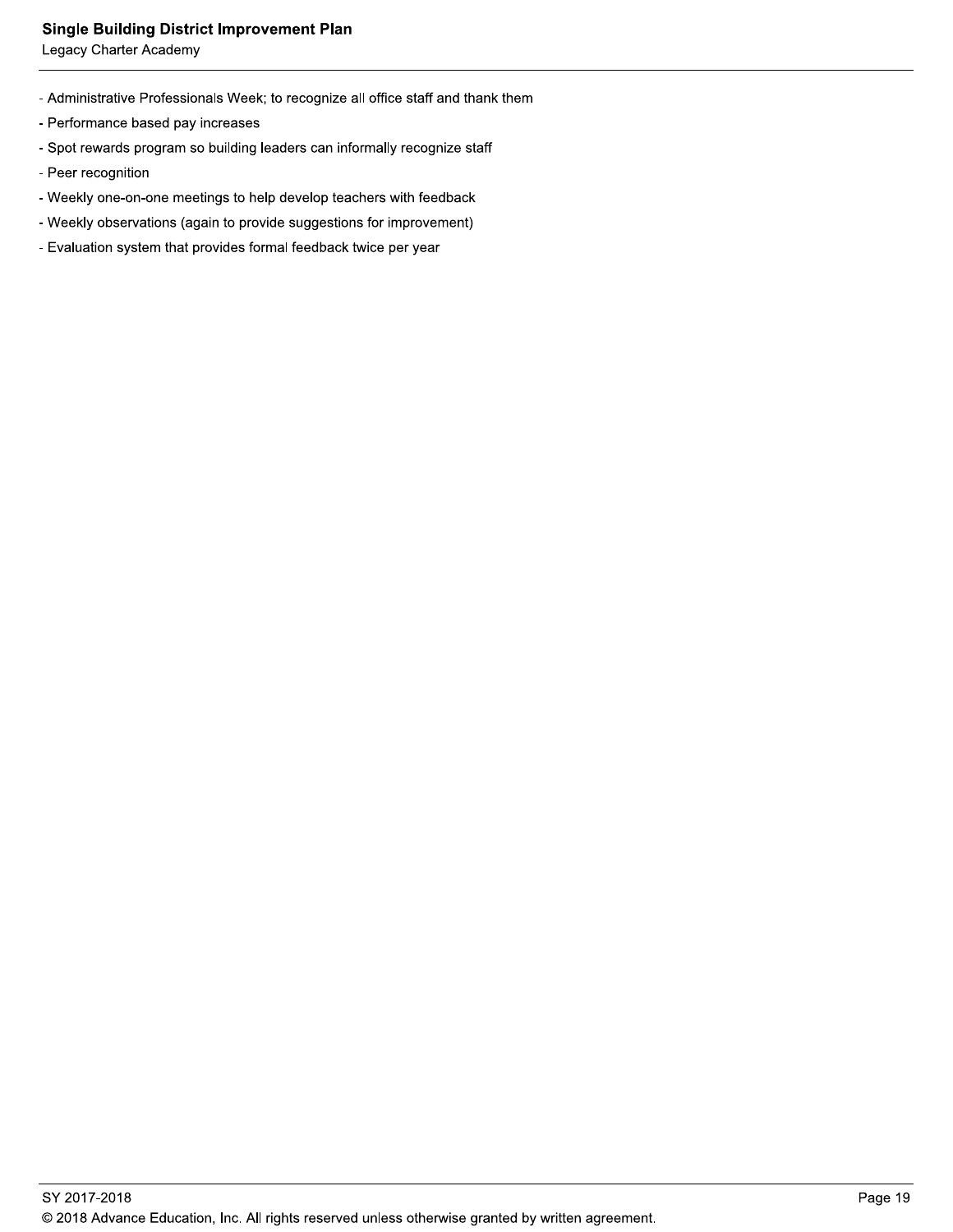## **Component 5: High Quality and Ongoing Professional Development**

## 1. Describe the professional learning that the staff will receive that is aligned with the comprehensive needs assessment process and the goals of the school improvement plan.

All professional development is aligned to the comprehensive needs assessment and the school improvement goals. A needs assessment was conducted to determine the focus of the professional development efforts. The school staff will work toward improving the academic achievement of their students through continuous professional development aimed at increasing staff knowledge and skills in order to improve the rigor of the instructional practices in the school. The written district professional development plan is based on the Comprehensive Needs Assessment data and includes strategies for meeting the educational needs of students with different learning styles. The school provides opportunities for the principal, teachers, other school staff, and parents, if appropriate, to participate in sustained, indepth professional development. These professional development activities are ongoing and based on scientifically-based research. The school plans on facilitating the professional development included in the goals section which is aligned with the Comprehensive Needs Assessment and the 2018-19 school improvement plan goals.

#### 2. Describe how this professional learning is "sustained and ongoing."

PD is sustained and ongoing through the use of an Instructional Coach, Academic Intervention Coach, and grade level Deans to provide job embedded professional development, grade level meetings, and schoolwide professional development events. Staff complete surveys after each professional development to assess the content of each training. The Instructional Coach, Academic Intervention Coach, and grade level Deans continue to monitor and observe implementation throughout the year through observations, coaching, modeling, and continuous feedback.

| ∣Label | <b>Assurance</b>                                           | <b>Response</b> | ⊺Comment                 | ∣Attachment             |
|--------|------------------------------------------------------------|-----------------|--------------------------|-------------------------|
|        | 3. The school's Professional Learning Plan is<br>complete. | 'Yes            | <b>IAttached PD Plan</b> | Legacy 18-19 PD<br>Plan |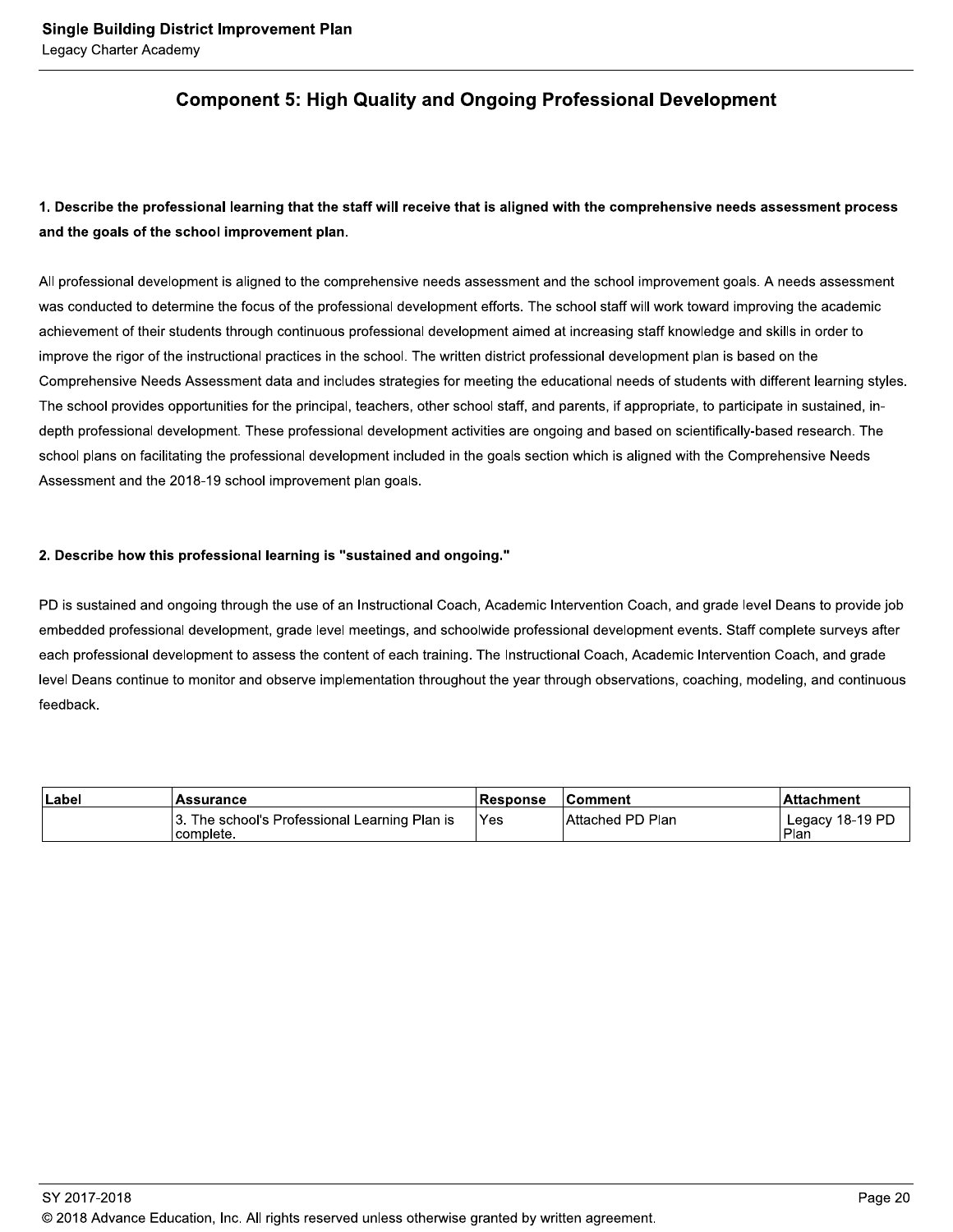### **Component 6: Strategies to Increase Parental Involvement**

#### 1. Describe how parents are (will be) involved in the design of the schoolwide plan.

Design of Schoolwide Plan: Parent involvement programs are designed by stakeholders, including representative parents, who serve on the School Improvement Committee. The Committee analyzes academic, perception, and process data in order to determine needs related to parent involvement. In addition, parents provide input into the program design through several surveys and parent meetings.

#### 2. Describe how parents are (will be) involved in the implementation of the schoolwide plan.

Parents will be involved in the implementation of the schoolwide plan by their continued participation on the school improvement team and also by attending the annual parent meetings in the spring and fall. They also participate in the parent involvement activities implemented to support the schoolwide goals. Parents that volunteer in the classrooms will assist teachers in helping students meet their yearly goals as well as the overall schoolwide goals. They will work in small groups assisting in workshop and during reading circles. Parents will be invited to participate in the implementation of the schoolwide plan through other events and volunteer opportunities during the school year.

#### 3. Describe how parents are (will be) involved in the evaluation of the schoolwide plan.

Feedback from parents on the annual evaluation of the schoolwide plan will be solicited formally through annual surveys and meetings surveys as well as informally from principal meetings and parent teacher conferences, as well as their participation on the schoolwide team. The parent feedback will be incorporated into the review process and the schoolwide plan and programs will be adjusted accordingly.

| Label | <b>Assurance</b>                                                                                                                                                              | <b>Response</b> | ⊺Comment                                              | <b>Attachment</b>                                                                                  |
|-------|-------------------------------------------------------------------------------------------------------------------------------------------------------------------------------|-----------------|-------------------------------------------------------|----------------------------------------------------------------------------------------------------|
|       | 14. Does the school have a Title I Parent<br>Involvement policy that addresses how the<br>school carries out the required activities of<br>ESEA Section 1118 (c) through (f)? | 'Yes            | <b>Attached Parent Involvement</b><br>Policy and Plan | Legacy 18-19<br>Parent Involvement<br>Policy<br>ILegacy 18-19<br><b>Parent Involvement</b><br>Plan |

#### 5. Describe how the school is carrying out the activities outlined in ESEA Section 1118 (e) 1-5, 14 and (f).

Outlined below are several parent involvement activities and strategies that will be implemented throughout the school year, as required in ESEA Section 1118(e)1-5,14 and (f): Section 1118 (e) - Building Capacity for Involvement.

1118 (e) (1) - The school provides assistance to parents of children served by the school in understanding such topics as the state's academic content standards and student achievement standards, state and local academic assessments, the requirements of this part, and how to monitor a child's progress and work with educators to improve achievement for their children. The school complies with Section 1118 (e)(1) as follows: Parents will have the opportunity to learn about the following during Parent Learning Events, Coffee with the Principal, and other Parent Meetings: the state's academic content standards and student achievement standards, state and local academic assessments,

SY 2017-2018

© 2018 Advance Education, Inc. All rights reserved unless otherwise granted by written agreement.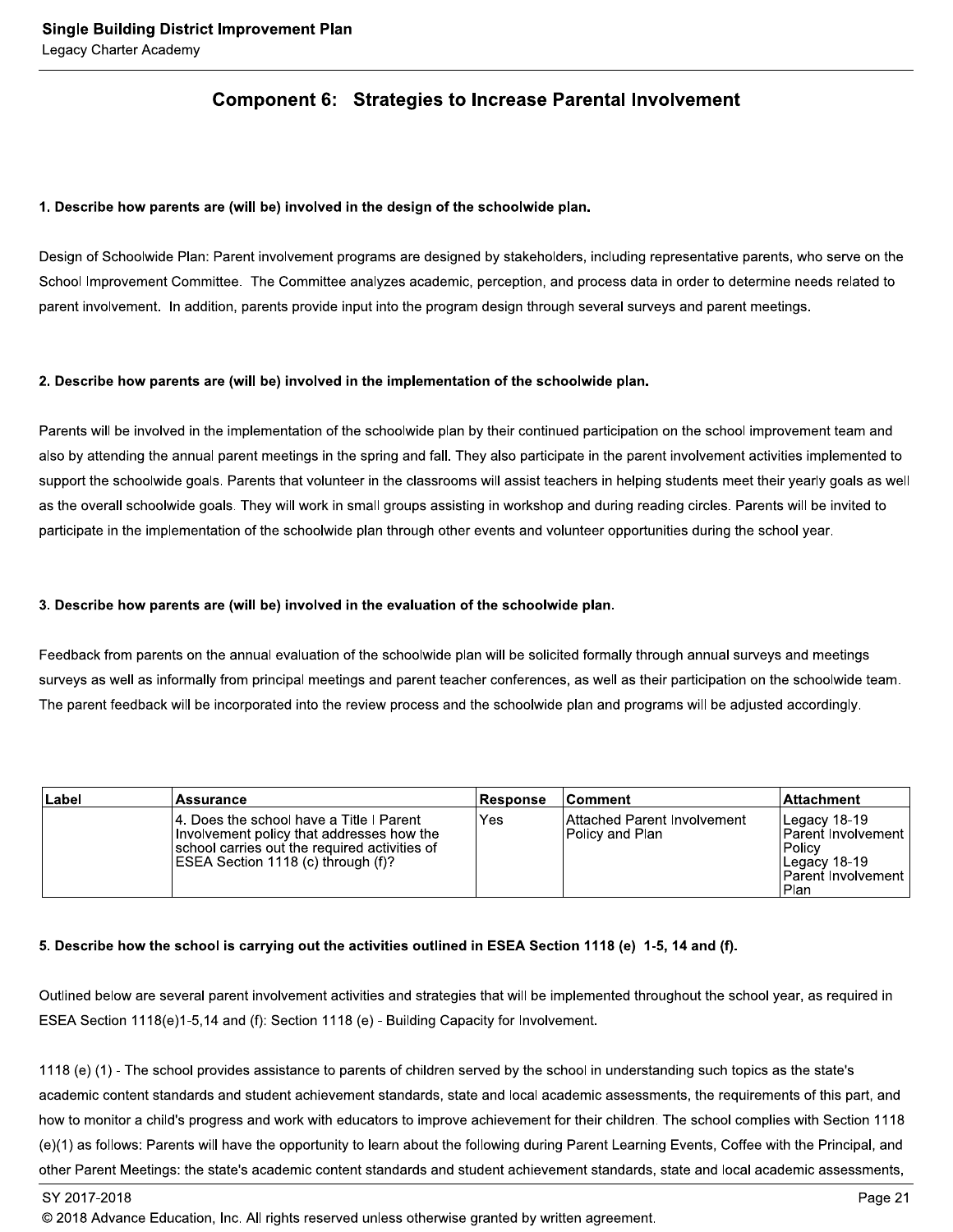the requirements of this part, how to monitor a child's progress and work with educators to improve achievement for their children. The school will also hold Parent Teacher Conferences twice per year, and teachers will communicate opportunities to volunteer in the classroom as well as specific meeting times and dates for them to participate and learn about their child(s) education via school email, teacher and principal newsletters, and SchoolMessenger (automated communication system).

1118 (e) (2) - The school fosters parental involvement by providing materials and training to help parents work with their children to improve their children's achievement. The school complies with Section 1118 (e)(2) as follows: This is done in myriad of ways, one of which is the Back to School event held in August each year, in which families will receive a school calendar and information regarding additional services offered by the school; they will also have access to their child(ren)'s teacher(s), and will receive print materials to help them understand the opportunities for parent involvement during the school year. Another way that the school reaches parents is through monthly newsletters in which information regarding current happenings in the school, strategies to increase student achievement, and community resources for parents and students are articulated. These newsletters are distributed via email, the school's website, and in print form available in the school's front office. Additionally, the principal hosts informal "Coffee with the Principal" meetings. Further, the school holds two annual parent-teacher conferences, which are very well-attended, but parents are always welcome to schedule additional time with school staff to discuss these and any other topics as needed. Another way in which parents are provided with materials and training to enable and empower them to help their children increase their achievement is through parent learning events. All parents are invited to these events to help them better understand their key role in their child(ren)'s education. Finally, all parents are invited to attend the Title I Parent Meetings held at least twice per school year. The meetings will always include the following agenda items, but will be expanded based on student needs:

- What is Title I?
- Why might my child need help?
- How can I get involved?
- School Improvement Overview
- Title I Parent Involvement Policy Review
- Teacher-Parent-Student Compact Review
- Homeless Dispute Resolution Process

1118 (e) (3) - The school takes seriously its commitment to educating teachers, pupil services personnel, principals, and other staff in the value and the utility of parents' contributions. The school complies with Section 1118 (e) (3) as follows: Educators receive guidance in ways to reach out to parents; to communicate with them; to work with them as equal partners; to implement and coordinate parent programs; and to build ties between parents and the school. The school solicits the assistance of parents through its parent nights and surveys so that they are part of the conversation around educating all school staff on the value and utility of the contributions of the parent population. Further, the school's Director of School Quality provides the school leadership team with ongoing support related to these key areas of parent/school development, and in turn, the leadership team provides weekly observations and one-on-one coaching for teachers which includes coaching around meaningful parent involvement and family engagement to increase academic achievement. Teachers are encouraged to keep open lines of communication with parents, to work with them as partners in every student's education, to participate and volunteer for parent events and programs, and to build and maintain positive relationships between families and the school.

1118 (e) (4) - The school coordinates and integrates parental involvement programs and activities with Head Start, Reading First, Early Reading First, Even Start, the Home Instruction Programs for Preschool Youngsters, the Parents as Teachers Program, and/or public preschool and other programs, and conduct other activities, such as parent resource centers, that encourage and support parents in more fully participating in the education of their children.

The school complies with Section 1118 (e)(4) as follows: One of the duties of the school's social worker is to coordinate and integrate the

SY 2017-2018

© 2018 Advance Education, Inc. All rights reserved unless otherwise granted by written agreement.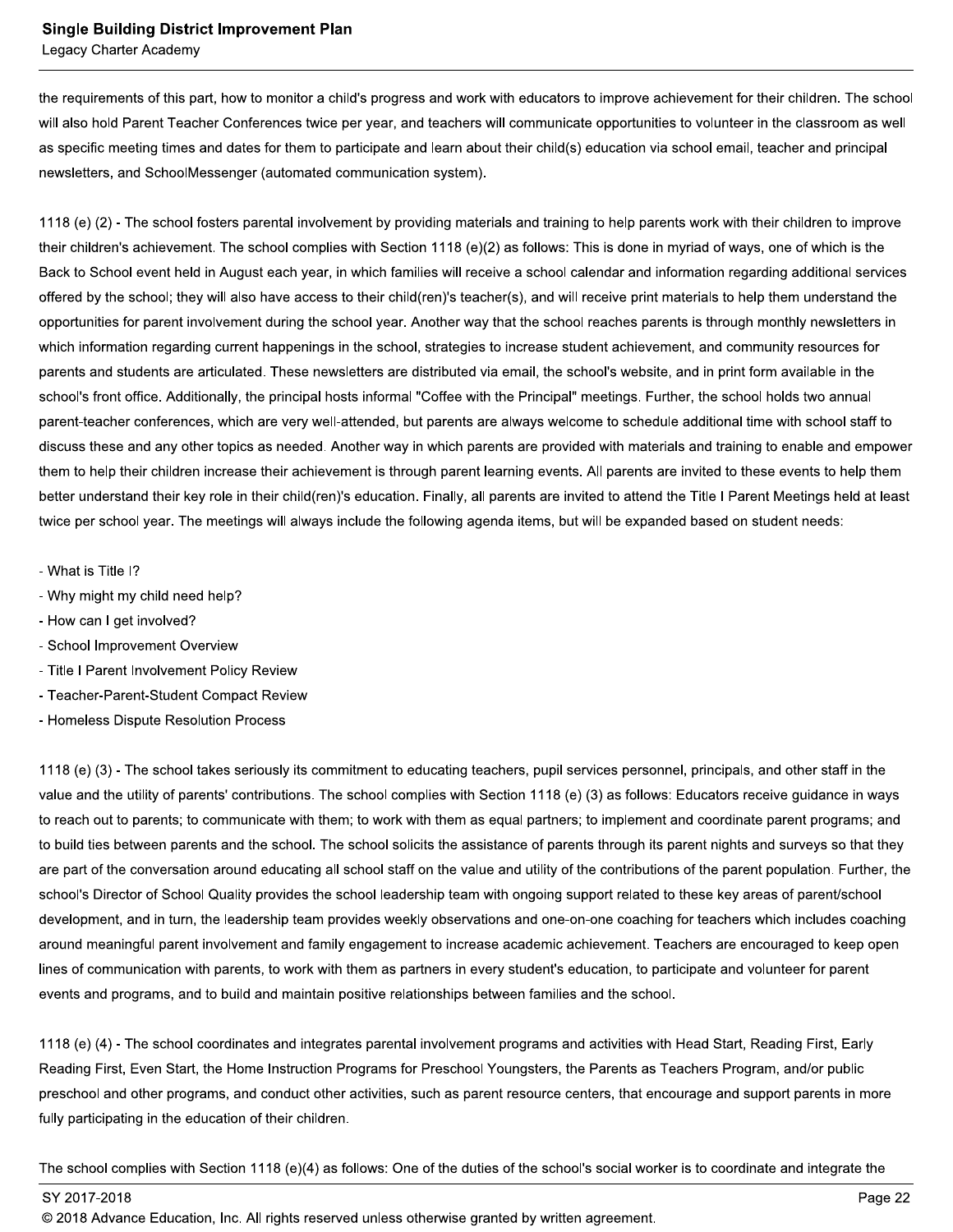parental involvement program at the school with activities and resources in the community by attending meetings with local agencies monthly, maintaining regular contact with community services resources and not for-profit counseling and young person's groups such as The Boys and Girls Club and the YMCA. Additionally all staff are expected to educate the whole child by encouraging and supporting parents to fully participate in their child's education. Staff does this by being available via phone, email and for in-person meetings, and also more formally through parent and family events. The plan for connecting with preschool age children also includes numerous summer gettogethers in which the children can meet the teachers and staff of the school and other students making a similar transition. For example:

- Popsicles on the Playground (school wide summer fun at the school playground for new students to meet staff members and other students making a similar transition)

- A welcome party for new families including all incoming kindergarteners

- An Open House will occur prior to the school year in which students will meet their classroom teachers.

1118 (e) (5) - The school ensures that information related to school and parent programs, meetings, and other activities is sent to the parents of participating children in a format, to the extent practicable, in a language the parents can understand. The school complies with Section 1118 (e)(5) as follows: The school communicates information via SchoolMessenger (emails and texts), direct emails from teachers, and via principal and teacher newsletters. These modes of communication are helpful for literate and seeing parents, and if there is a literacy or sight barrier the school communicates verbally with parents as well. Additionally, all documentation and communication is translated for parents whose primary language is not English. Accommodations including relay services are used for any parents with disabilities.

1118 (e) (14) - The school provides such other reasonable support for parental involvement activities under this section as parents may request. The school complies with Section 1118 (e)(14) as follows: The school solicits feedback from parents about support they may need via surveys, meetings, and informal communication. If requested by parents, the school will provide parents of identified Title I students additional opportunities for regular meetings to offer suggestions and to participate in decisions that impact their child's education such as during the already regularly scheduled monthly parent/principal meetings.

Section 1118 (f) - The school provides full opportunities for the participation of parents with limited English proficiency, parents with disabilities, parents of migratory children, including providing information and school reports required under Section 1111 in a format and, to the extent practicable, in a language such parents understand, in carrying out parental involvement policy in the school. The school complies with Section 1118 (f) as follows: the school provides individual student academic assessment results (M-STEP, NWEA, and other formal and informal assessments) to all parents in a format that they can understand, including an interpretation of the results. This information will not only be translated in a language that parents can understand, but the educational language and acronyms will be communicated during parent learning events, parent trainings, parent-teacher conferences, principal meetings, and other informal and formal parent events. The school will accomplish this by providing assistance to parents, providing materials and training to help parents, training teachers and other staff in how to partner with parents, and providing information in several languages as appropriate. The school wants parents to fully understand their child's test results so they can be an active participant in their academic success. The school communicates information via SchoolMessenger (emails and texts), direct emails from teachers, and via principal and teacher newsletters. These modes of communication are helpful for literate and seeing parents, and if there is a literacy or sight barrier the school communicates verbally with parents as well. Additionally, all documentation and communication is translated for parents whose primary language is not English. Accommodations including relay services are used for any parents with disabilities. Outlined below and within the Parent Involvement Plan are several parent involvement activities and strategies that will be implemented throughout the school year. Parent involvement activities and strategies that will be implemented throughout the school year include:

Popsicles on the Playground, Parent Information Meeting with Principal, Summer Learning Activity Newsletters, Back to School Open House, Parent Orientations, Title I Parent Meeting, Parent Teacher Conferences, Parent SIP Meeting, and Principal Newsletters, Dean Newsletters, and Teacher Newsletters, Additional activities will be added as needed. Through these activities and parental involvement components, the

SY 2017-2018

<sup>© 2018</sup> Advance Education, Inc. All rights reserved unless otherwise granted by written agreement.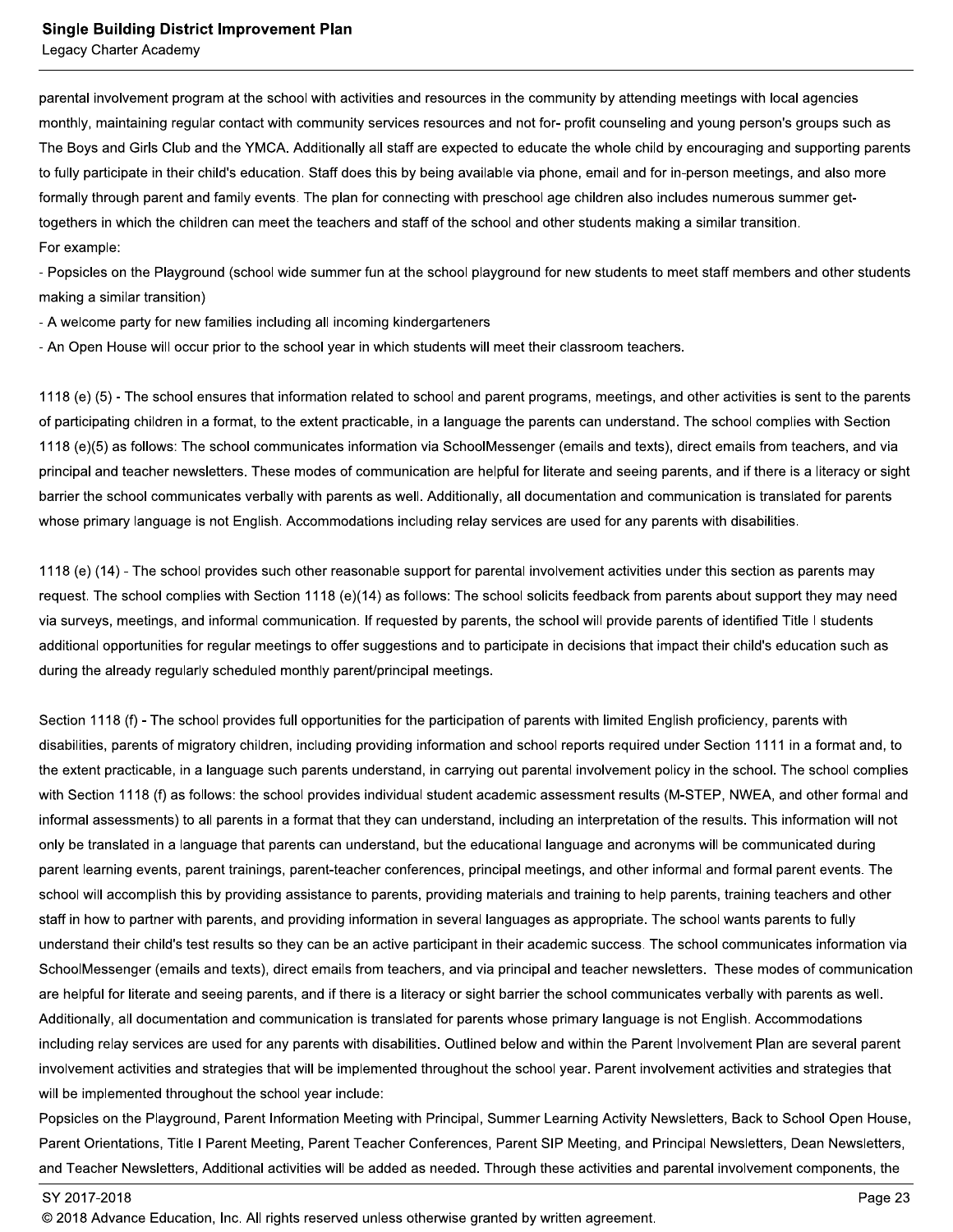#### **Single Building District Improvement Plan**

Legacy Charter Academy

school assures that it appropriately: 1) provides assistance to parents through parent teacher conferences, access to teachers and administrators via phone, email and in person, parent trainings, and other individualized ways according to parent needs; 2) provides materials and training to help parents work with children to improve their achievement during family engagement and parent involvement events, meetings with school leadership and teachers, parent teacher conferences and other individualized ways according to parent needs; 3) trains teachers and other required staff in the importance of and how to partner with parents during staff professional development days, through coaching with new teacher mentors and school leadership, and via online courses provided by the management company; 4) coordinates and integrates to the appropriate degree its parent involvement activities with other programming; 5) communicates information related to school and parent programs and activities are communicated in an understandable format and language via text, SchoolMessenger, phone call, email, letters home and face-to-face meetings with school staff; and 6) provides full opportunities for parents with limited English proficiency, parents with disabilities, and parents of migratory children to be involved in the activities of the school and to receive appropriate information and school reports; and 7) provides other reasonable support for parental involvement activities as parents may request. The school uses all necessary means to ensure that all parents receive opportunities to be involved at the school and that they are provided information in a format that is useful to them. As such, the school complies with NCLB Sections 1118(e) 1-5 and (14) and Section 1118 (f).

#### 6. Describe how the parent involvement component of the schoolwide plan is (will be) evaluated.

Parental involvement activities, and the parent involvement component of this schoolwide plan, will be involved in the annual evaluation of the schoolwide plan. Feedback from parents provided through communication and their participation in the evaluation process will be incorporated into the review process and the schoolwide plan and programs will be adjusted accordingly. Also, annual parent survey results will be analyzed as part of the program evaluation.

#### 7. Describe how the results of the evaluation are (will be) used to improve the schoolwide program.

The school examines which trainings will be necessary and appropriate in order to better serve the parents and families. The school administration works to improve the relationships with parents in regard to student concerns through gathering feedback from parent surveys and other evaluations, both formal and informal.

Feedback from parents provided through communication and their participation in the evaluation process will be incorporated into the review process and the schoolwide plan and programs will be adjusted accordingly each spring as part of the school's continuous improvement process.

#### 8. Describe how the school-parent compact is developed.

The School-Parent Compact was developed and created by all stakeholders and includes input from Board members, school employees, and parents. During the developmental process, the proposed School-Parent Compact was shared with parent groups, including the parents serving on the School Improvement Team. All parents were asked to provide feedback and propose changes or additional language to the School-Parent Compact. The changes in content and additional language requested by parents were incorporated into the final version of the document.

<sup>© 2018</sup> Advance Education, Inc. All rights reserved unless otherwise granted by written agreement.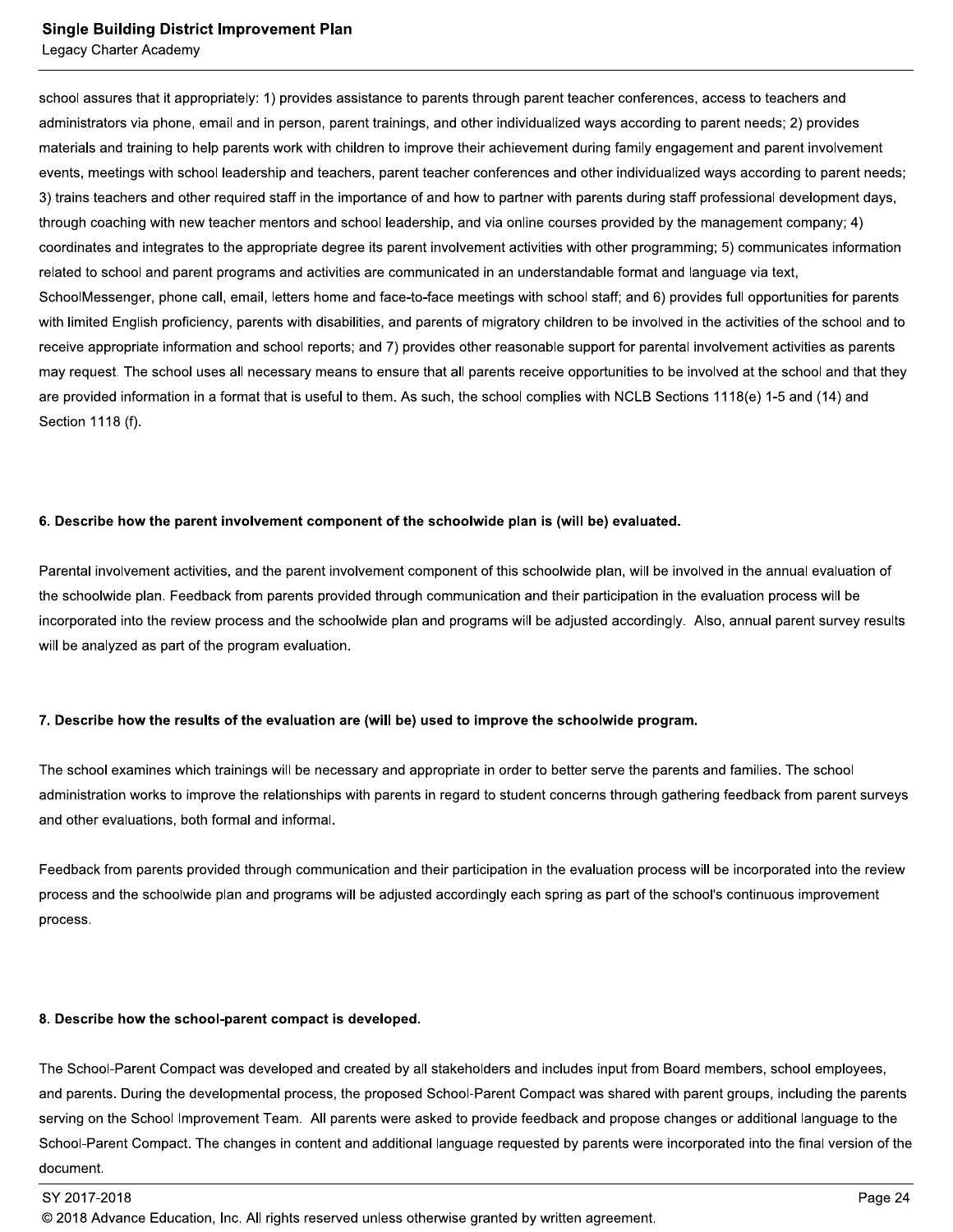#### 9. Describe how the School-Parent Compact is used at elementary-level parent teacher conferences.

In accordance with NCLB Section 1118(d)(1)(a), the school discusses the School-Parent Compact at least annually during parent-teacher conferences. The compact is discussed as it relates to individual student performance and the participation and commitment of the parent, teacher, and child in the child's education, and parents sign in to demonstrate that they have reviewed the Compact. Also during parentteacher conferences, individual student assessment results and interpretation are provided to parents. Teachers are responsible for communicating student performance information to parents during these meetings. Additionally, the school collects parent feedback on the Compact via surveys collected during Title I Meetings, and adjustments to the Compact are made accordingly. Parent feedback on the Compact is also gathered through informal meetings with the principal, school leadership team, and teachers.

## 10. How is the School-Parent Compact shared with middle school or high school parents (depending on the grade span of the school)?

The school serves grades K-8. The Compact is used in the same manner for parents of students of all grade levels served. The school in accordance with NCLB Section 1118(d)(1)(a), the school discusses the Parent-Student Compact at least annually during parent-teacher conferences. The compact is discussed as it relates to individual student performance and the participation and commitment of the parent, teacher, and student in the child's education. During conferences parents sign-in to demonstrate that they have reviewed the Compact. Also during parent-teacher conferences individual student assessment results and interpretation are provided to parents. Teachers are responsibility for communicating student performance information to parents during these meetings. Additionally, the school collects parent feedback on the Compact via surveys collected during Title I Meetings, and adjustments to the Compact are made accordingly. Parent feedback on the Compact is also gathered through informal meetings with the principal, school leadership team, and teachers.

| ∣Labei | <b>Assurance</b>                                    | Response | ⊺Comment                                      | ⊺Attachment |
|--------|-----------------------------------------------------|----------|-----------------------------------------------|-------------|
|        | The School's School-Parent Compact is<br>'attached. | Yes:     | Attached School-Parent Compact   Legacy 18-19 | Compact     |

#### 11. Describe how the school provides individual student academic assessment results in a language the parents can understand.

The school provides individual student academic assessment results (M-STEP, NWEA, and other formal and informal assessments) to all parents in a format that they can understand, including an interpretation of the results. This information will not only be translated in a language that parents can understand, but the educational language and acronyms will be communicated during parent learning events, parent trainings, parent-teacher conferences, principal meetings, and other informal and formal parent events. The school will accomplish this by providing assistance to parents, providing materials and training to help parents, training teachers and other staff in how to partner with parents, and providing information in several languages as appropriate. As such, the school complies with NCLB Section 1118. The school wants parents to fully understand their child's test results so they can be an active participant in their academic success.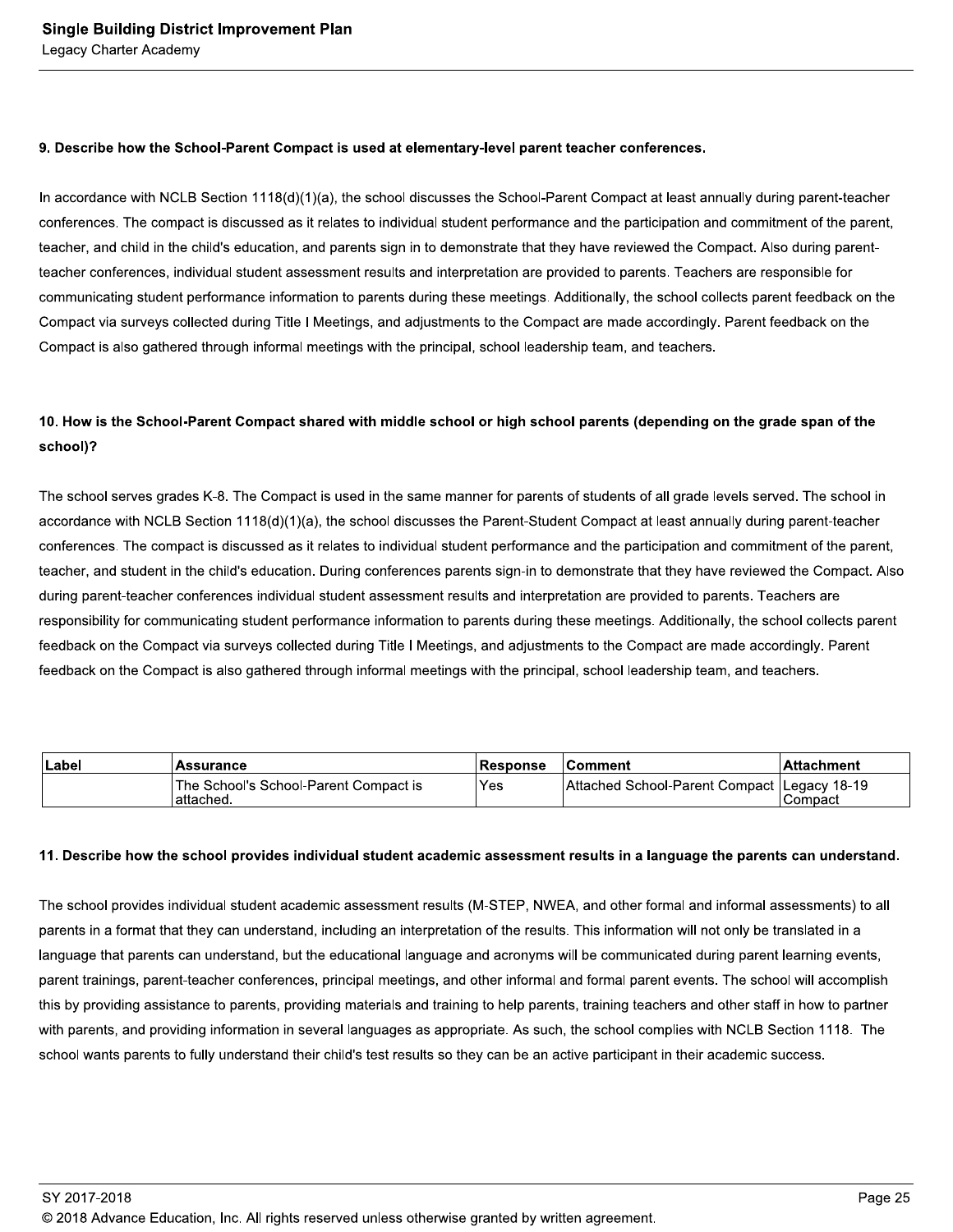## **Component 7: Preschool Transition Strategies**

## 1. In what ways does the school connect with preschool age children more than a once a year visitation to the kindergarten classroom?

The school is committed to connecting with preschool age children in order to prepare them for school and has developed preschool transition strategies to ensure that incoming students are well-prepared for kindergarten. The plan for connecting with preschool age children also includes numerous summer get-togethers in which the children can meet the teachers and staff of the school and other students making a similar transition. For example:

- Popsicles in the Park (school wide summer fun at the park for new students to meet staff members and other students making a similar transition)

- A welcome party for new families including all incoming kindergarteners

- An Open House will occur prior to the school year in which students will meet their classroom teachers.

## 2. What types of training does the school provide preschool parents and/or preschool teachers on the skills preschool age children will need when they enter kindergarten?

The school has a dedicated representative who works with area preschools, daycares, Head Start programs, etc., in ensuring kindergarten readiness. The school's Admissions Representative and Leadership meet with community members and preschools to discuss Preschool Transition. Meetings consist of informing parents about the school, inviting parents and students to visit the school and kindergarten classrooms, inviting preschool/daycare staff to visit the school and the kindergarten classrooms, and a presentation regarding the skills and knowledge students will need to know when they enter the kindergarten classroom. Training/informational packets, which are delivered to parents and area preschools/daycares, contain information about kindergarten readiness, activities to prepare children for kindergarten, and commonly asked questions regarding the transition from preschool to kindergarten.

The school's plan for transitioning students from preschool to kindergarten included a kindergarten focused parent meetings and Open Houses. At these events, discussions will focus on:

- Basic skills children should know coming in to kindergarten
- The difference between young fives and kindergarten
- The kindergarten curriculum
- Kindergarten behavior management plan
- A tour of the school
- Meeting the teachers and visiting the classrooms.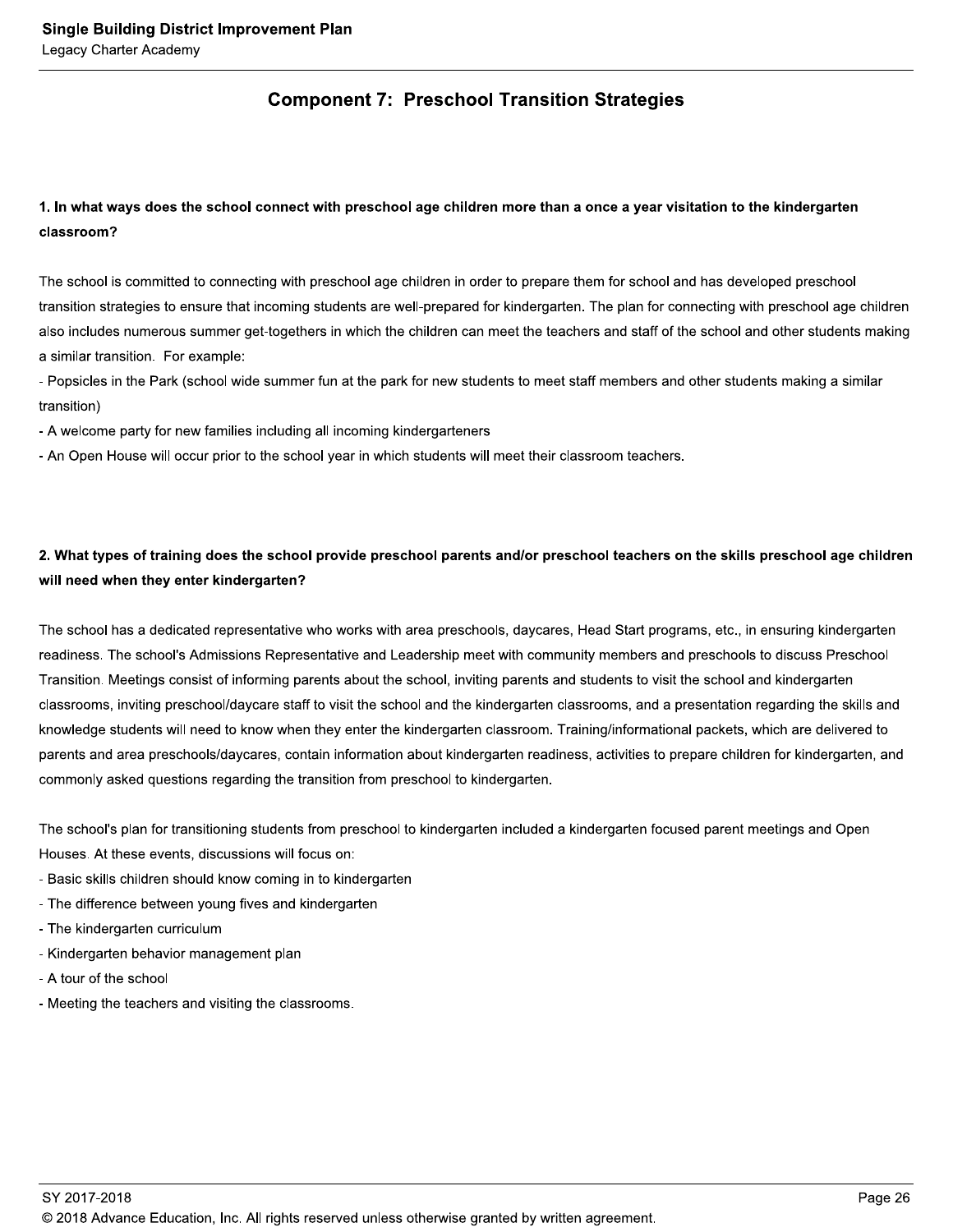## **Component 8: Teacher Participation in Making Assessment Decisions**

#### 1. How do teachers provide their input into the decisions regarding the use of school-based academic assessments?

Teachers have significant input into school-based academic assessments. Each grade level has shared planning time and is expected to spend a minimum of one day each week reviewing student needs, developing instructional strategies to address those needs, and assessments to ensure needs are met. Additionally, teachers choose to implement, as appropriate, tests and assessments that measure student performance with respect to the school's curriculum. Through the formative assessment planning process, teachers work collaboratively to identify what specific knowledge or skills students need to know and how they will determine when such learning has taken place. Additionally, the school's administration surveys teachers on an annual basis to solicit feedback, including feedback on the school's academic assessments.

## 2. How are teachers involved in student achievement data analysis for the purpose of improving the academic achievement of all students?

Teachers are active participants in the analysis of data to improve the academic achievement for all students. The Northwest Evaluation Association test is administered three times per year: fall, winter, and spring. Following each NWEA administration, all teachers analyze the data they receive and create action plans for student intervention. Teachers also analyze M-STEP results and school-based assessments. Based on this analysis, they adjust their instruction and differentiate to best meet student needs. Teachers gather more data with each assessment and adjust their instruction as needed. In addition, teachers regularly participate in training to better analyze data, differentiate instruction accordingly, and determine appropriate classroom-based interventions.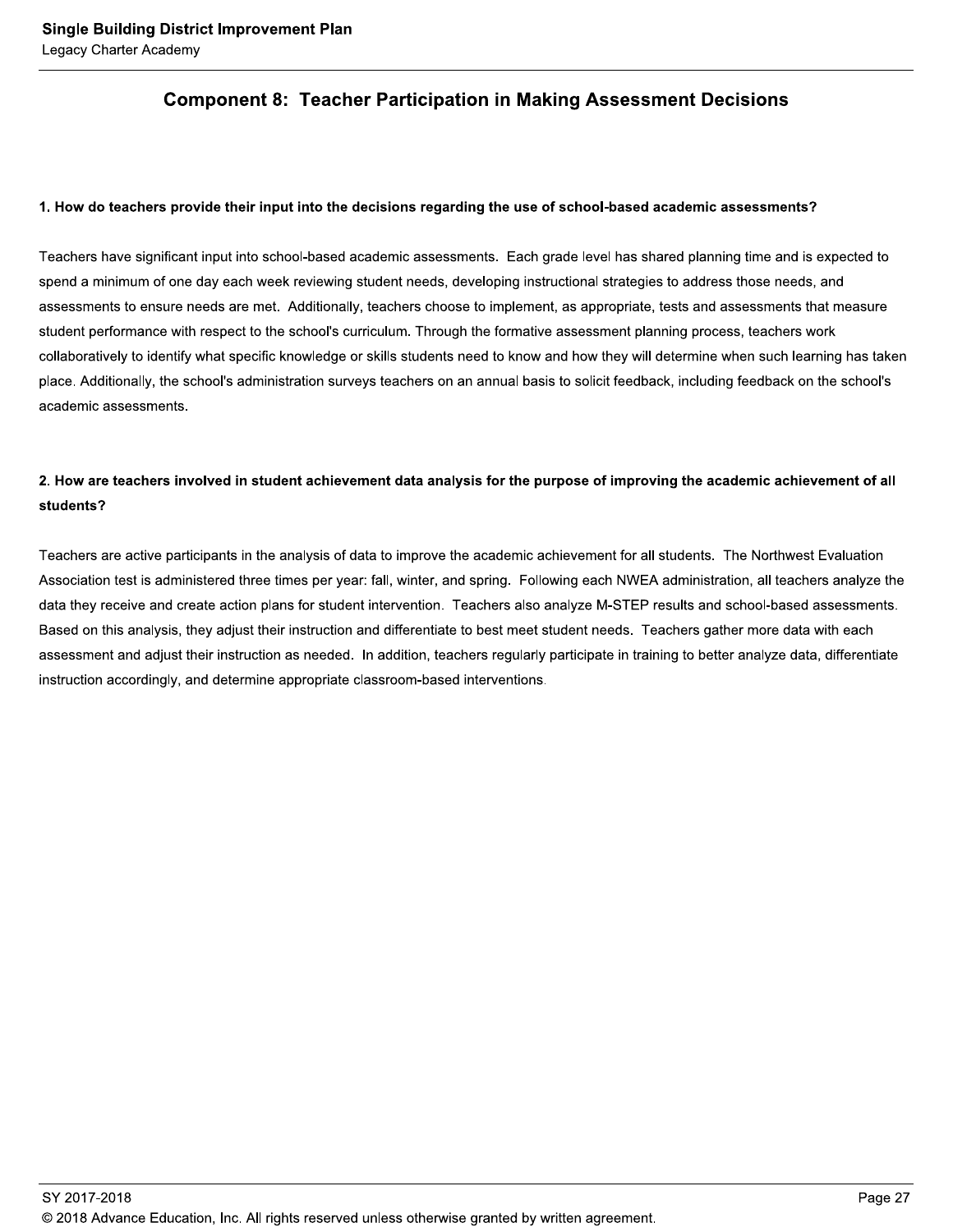## Component 9: Timely and Additional Assistance to Students Having Difficulty Mastering the **Standards**

## 1. Describe the process to identify students who experience difficulty mastering the State's academic achievement assessment standards at an advanced or proficient level.

The school provides assistance in accelerating students in all content areas while focusing on the identified needs in the comprehensive needs assessment. The school staff have many opportunities to learn how to identify academically struggling students and they are aware of the assistance that is available to struggling students. The school utilizes many data points to identify students who are experiencing difficulty mastering the State's academic achievement standards at an advanced or proficient level, including the analysis of:

1) Failing the M-STEP

2) Scoring below the 50th percentile on the Northwest Evaluation Association Measures of Academic Progress or Primary Grades Assessment,

3) Teacher recommendation

4) Behavior results - Atypical behavior is observed

5) NWEA/M-STEP results - Flat or declining test scores

6) Student classwork - There is a decline or the student it not making typical growth

7) In-class formative assessments - Student does not demonstrate mastery of concepts

8) Student classroom engagement - When the student becomes withdrawn and stops engaging in classroom discussion.

Academic progress is monitored through these methods as well as the formative assessment process.

## 2. How is timely, effective, additional assistance provided to students who are experiencing difficulty mastering the State's academic achievement assessment standards at an advanced or proficient level?

The school has implemented programs to serve students at-risk of academic failure, as well as students with special needs. The interventions provided to students in need of timely and additional assistance are evaluated for their effectiveness in helping students master the State's academic achievement standards. These interventions include activities that are inside and outside the regular classroom. Students that are having difficulty mastering State academic achievement standards receive the following timely additional supports:

- Differentiated instruction in the regular classroom in each core content area by teachers and supplemental staff.

- Customized intervention during Workshop Time.

-Paraprofessionals provide instructional lessons in reading and math to identified students having difficulty mastering standards on a daily basis.

-Academic Intervention Coach will provide supplemental staff with supplemental coaching, modeling, and professional development that deepens the intervention staff's knowledge and skills and provides them with improved research-based instructional strategies that can be implemented immediately in the classroom.

-Student Family Liaison actively promotes at-risk student, parents of at-risk students, and community partnerships in support of at-risk student academic success and works collaboratively with parent of at-risk students and the community.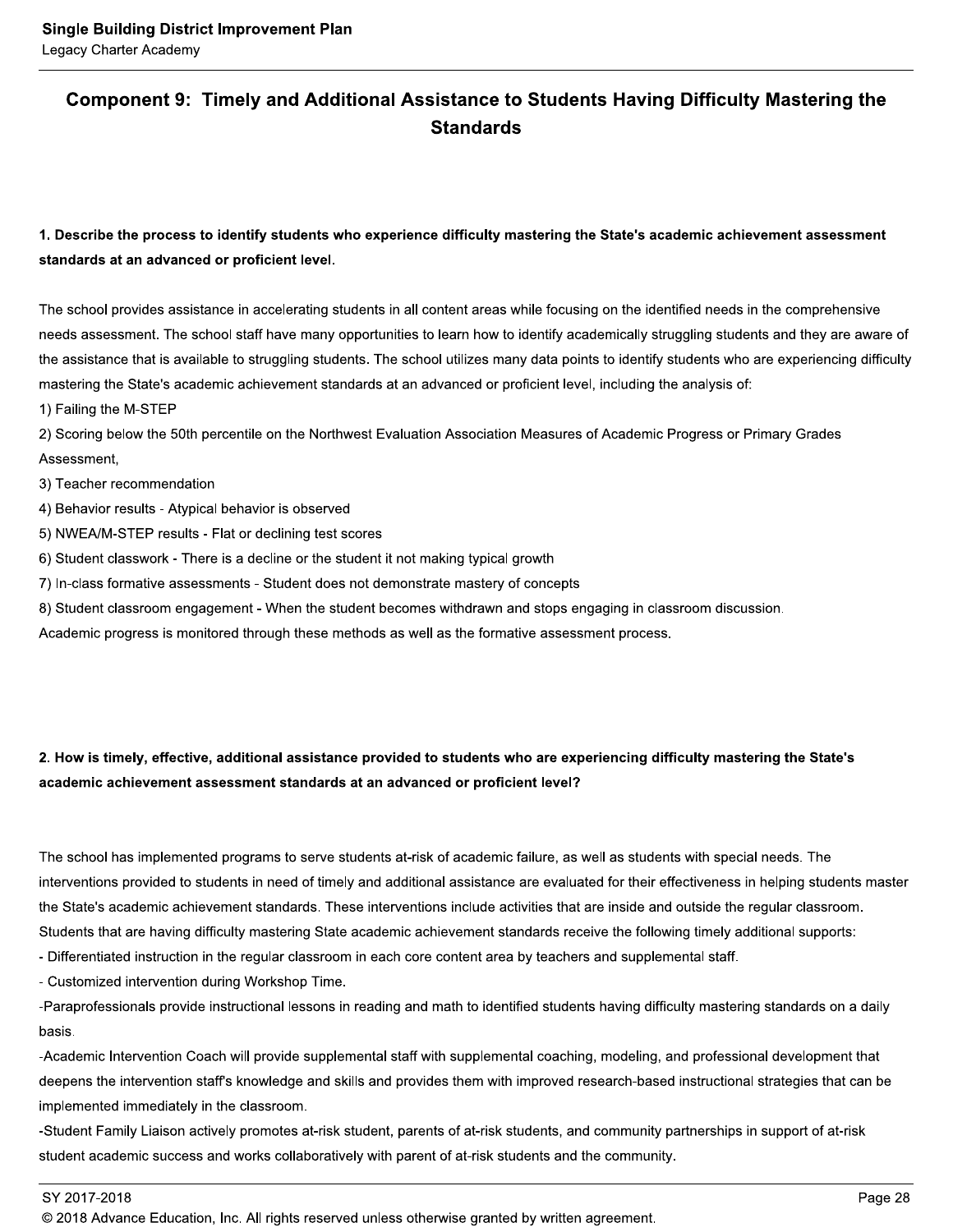#### **Single Building District Improvement Plan**

Legacy Charter Academy

-Social Worker works with at-risk students who experience difficulty mastering academic concepts in the school and community setting as a result of social-emotional or family issues that result in educational time loss or other challenges to academic achievement. -At-Risk Teacher provides instructional support and assessment for students who are below grade level and are at risk of not meeting challenging state standards.

-Academic specialists provide intensive instructional lessons in reading and language arts to identified at-risk students on a daily basis. -Achievement and Behavioral Specialists who facilitate the full participation of Title I students in the academic program through individualized behavioral planning for identified students.

-Attendance Liaison actively works to support Title I student and parents/guardians of Title I students in thorough proactive attendance monitoring and strategies to reduce chronic absenteeism

-Out of School Time Tutoring Program is offered to identified at-risk students for continued support in core areas, provided multiple weeks throughout the year

-Instructional Coach will provide guidance and support for teachers needing additional assistance in effective instructional practice and curriculum implementation which promotes student achievement through demonstration teacher training (i.e. modeling teacher strategies) and debriefing with the assigned teacher.

Additional student services are monitored regularly to ensure students are receiving support appropriate to their identified needs and to track their continued progress. Staff discuss student progress regularly during team data meetings to address any necessary changes to duration and strategies for each individual student. As students reach their goals they are moved into less intensive services. If it is determined that students require continued additional support, the goal plan, workshop time and instructional strategies used are adjusted.

#### 3. How are students' individual needs being addressed through differentiated instruction in the classroom?

Differentiated instructional strategies for students include but are not limited to the following:

- Additional repetition of content expectations
- Small group and individual strategies
- Making a match between what the student knows, how the instruction is being given, and the task that is being assigned.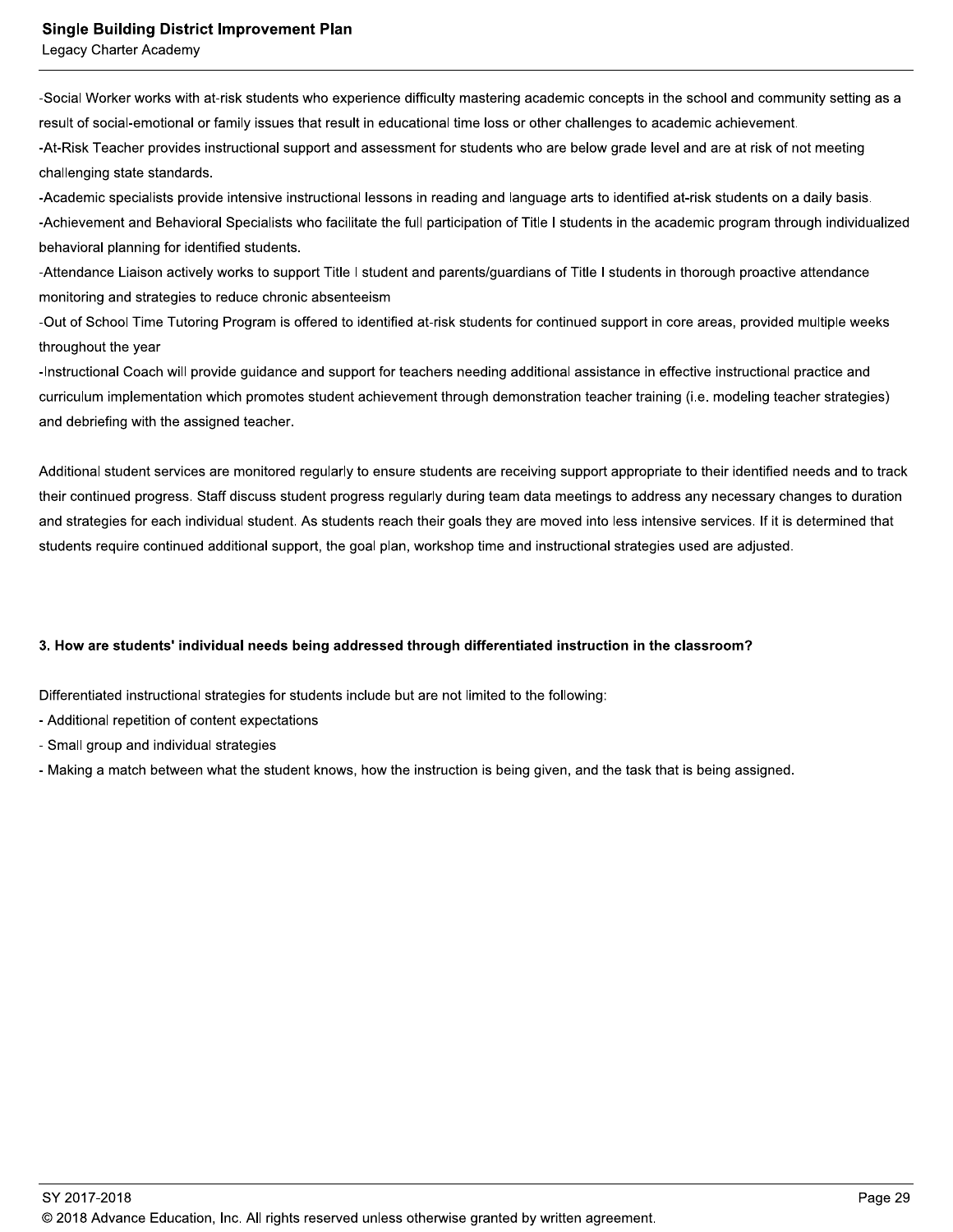## Component 10: Coordination and Integration of Federal, State and Local Programs and Resources

## 1. In what ways are the programs coordinated and integrated toward the achievement of the schoolwide goals? Include a LIST of the State, local and Federal programs/resources that will be supporting the schoolwide program.

The school ensures that the use of all federal, state, and local funds is coordinated to ensure focus on the goals, strategies, and action activities identified in this Schoolwide Plan in order to upgrade the school's entire educational program. Furthermore, coordination and integration of all federal, state, and local services and programs are ensured through collaboration among administration, staff, parents, and other stakeholders as part of the school's improvement planning process. Specifically, the school utilizes funds from State and local sources to support the goals identified in the Schoolwide Plan. The school is a public school academy; it does not currently apply for or receive violence prevention funds, housing program funds, Head Start funds, adult education funds, vocational and technical education funds, or job training funds. If the school receives these funds at any point in the future, their use will be coordinated along with all other available funds through the school's Schoolwide Plan. While the school receives funds through the National School Lunch Act/Child Nutrition Act, their use is not coordinated under this plan as they do not contribute directly toward upgrading the school's educational program.

General/Local (Board) funds are used to support the schoolwide plan by providing: Staff wages and benefits (administrators, teachers, office staff, custodial, coaches, etc.) textbooks and curricular tools, computers and office equipment, supplies and materials, building costs, maintenance, utilities, professional development, and parent engagement.

IDEA/Special Education funds are used to support the schoolwide plan by providing: Special Education teachers' wages and benefits.

Title I funds are used to support the schoolwide plan by providing supplemental staff wages and benefits, out of school time, fees associated with a Title audit, parental involvement activities, homeless set aside, professional development, and supplies and materials including subscriptions and technology.

Title IIA funds are used to support the schoolwide plan by providing supplemental professional development, staff wages and benefits, financial incentives and bonuses for hard to fill positions, and fees associated with a Title audit.

Title IV funds are used to support the schoolwide plan by providing supplemental staff wages and benefits, out of school time, and supplies and materials including subscriptions and technology via transferability to Title I.

Section 31a funds are used to support the schoolwide plan by providing staff wages and benefits, out of school time, parental involvement activities, and supplies and materials including subscriptions and technology.

## 2. Describe how the school will use the resources from Title I and other State, local and Federal sources to implement the ten required schoolwide components.

The school uses several resources to implement the required Schoolwide plan components. Title I and Section 31a provide supplemental services to students. Professional development programs, supplemented with funding available through Titles IIA, are also supported by the SY 2017-2018 Page 30 © 2018 Advance Education, Inc. All rights reserved unless otherwise granted by written agreement.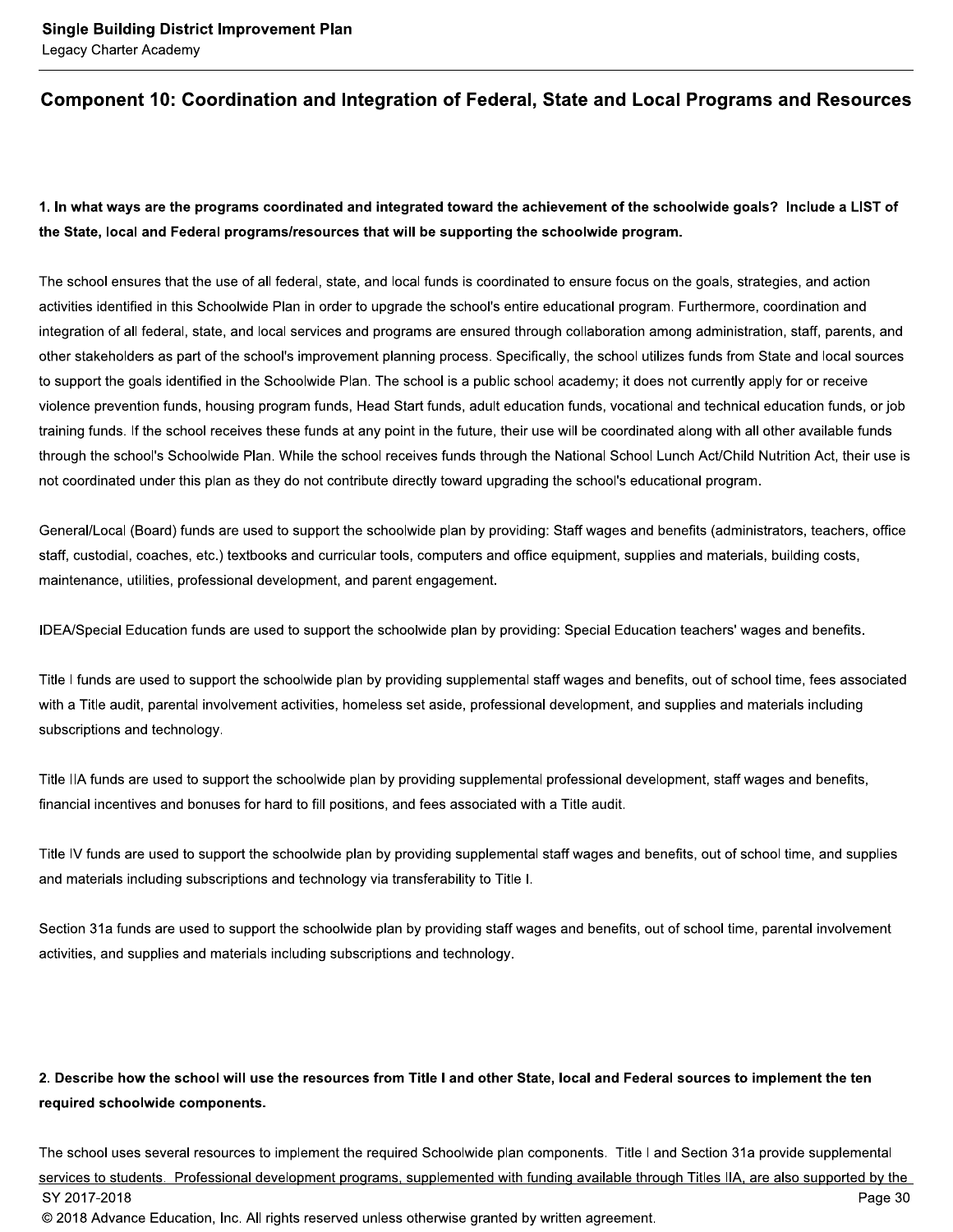#### **Single Building District Improvement Plan**

Legacy Charter Academy

school's Schoolwide Plan. A complete list of support can be found in below.

#### Components 2, 3, 4, 5, 6, 7, 8, and 9 - Resources: IDEA, state/general and local funds

Support provided: Admissions representative (general), teachers (general and IDEA), and the school leadership team (general) will work in collaboration to support student achievement. Staff will be provided job-embedded professional development to increase teaching effectiveness. Parent involvement activities will provide parents with opportunities to learn how to better support their children's academic experience.

Components 1, 2, 3, 6, and 9 - Resources: Title I Funds

Support provided: Paraprofessionals, Academic Specialists, At-Risk Teachers, Attendance Liaison, Student Family Liaison, Social Worker, Achievement and Behavior Support Specialists, Instructional Coach, Academic Intervention Coaches, out of school time activities, parent involvement activities, professional development, and supplies and materials including subscriptions and technology.

#### Components 1, 2, 4, 5, and 9- Resources: Title IIA Funds

Support provided: Academic Intervention Coaches, supplemental professional development, supplemental performance-based bonuses and bonuses for hard to fill positions, and supplies and materials including subscriptions and technology.

#### Components 1, 2, 3, 6, and 9 - Resources: Title IV Funds

Support provided: Out of school time activities, and supplies and materials including subscriptions and technology.

Components 1, 2, 3, and 9 - Resources: Section 31a Paraprofessionals, Academic Specialists, At-Risk Teachers, Student Family Liaison, Achievement and Behavior Support Specialist, out of school time activities, professional development, and supplies and materials including subscriptions and technology.

## 3. How does the school coordinate and integrate the following Federal, State and local programs and services in a manner applicable to the grade level to support achievement of the schoolwide goals: violence prevention programs, nutrition programs, housing programs, Head Start, adult education, vocational and technical education, and job training.

While funding will not be consolidated, the school's entire educational program is supported by the Schoolwide Plan; this includes supplemental programs. Since the school is a single-school, K-8 public school academy, it does not currently apply for or receive violence prevention funds, housing program funds, Head Start funds, adult education funds, vocational and technical education funds, or job training funds. If the school receives these funds at any point in the future, their use will be coordinated along with all other available funds through the school's Schoolwide Plan. While the school receives funds through the National School Lunch Act / Child Nutrition Act, their use is not coordinated under this plan as they do not contribute directly toward upgrading the school's educational program.